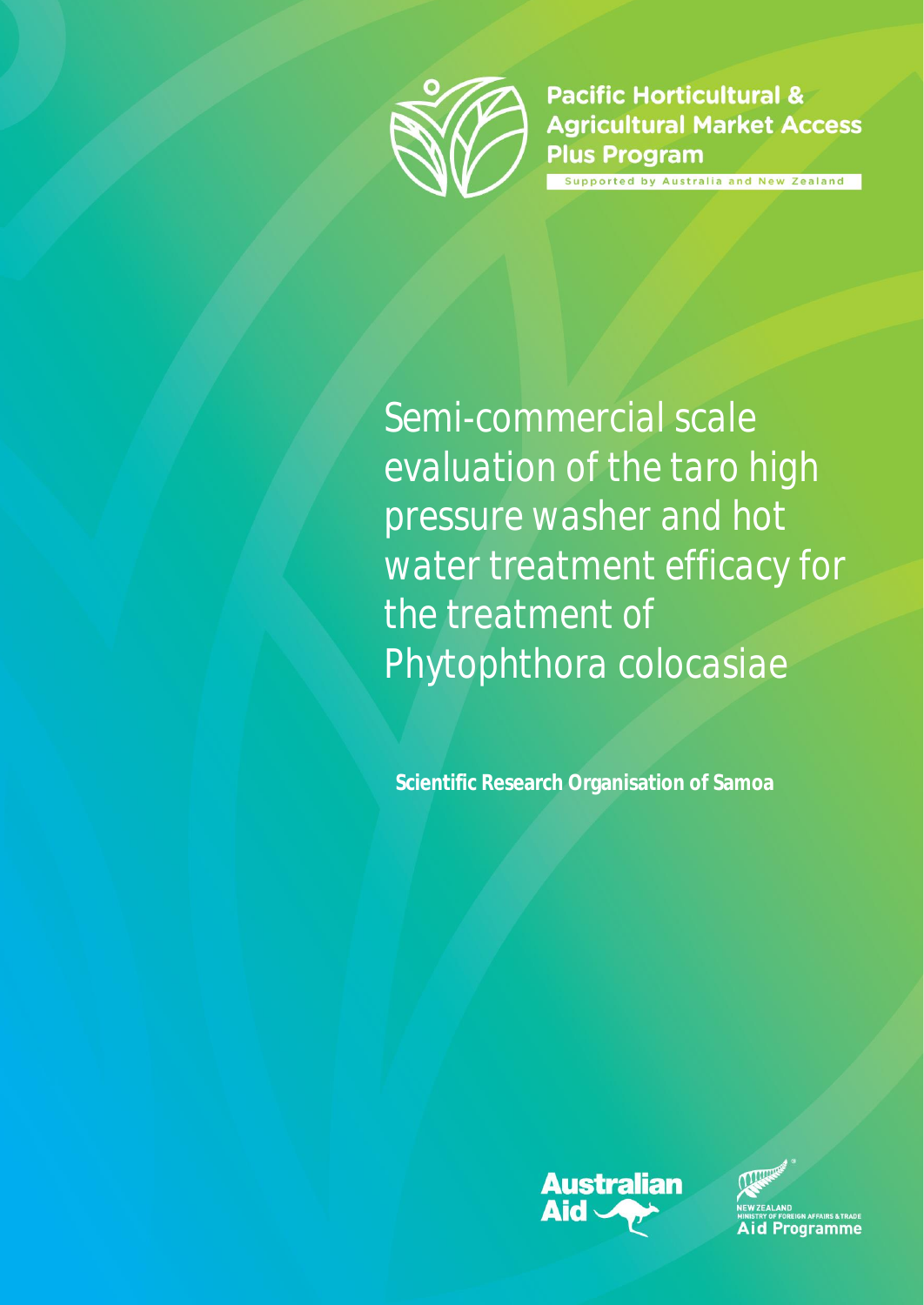Semi-commercial scale evaluation of the taro high pressure washer and hot water treatment efficacy for the treatment of Phytophthora colocasiae

Client: Department of Foreign Affairs and Trade ABN: 47 065 634 525

Prepared by: Molimau-Samasoni S, Tautua R, Vaaiva V, Tofete-Adam S.

Scientific Research Organisation of Samoa Apia, Samoa Tel: +685 20664

Acknowledgement: Westerlund C, Lilo A (Ah Liki), Malaki-Faaofo M, Siliato P, Tunupopo F (MAF)

In cooperation with: DT Global Australia PTY Limited Level 15, 33 King William Street Adelaide SA 5000, Australia +61 8 8317 4300 www.dt-global.com ABN 31 633 607 468 2022 Job No.: 60589296

© DT Global Australia PTY Limited. All rights reserved.

No use of the contents, concepts, designs, drawings, specifications, plans etc. included in this report is permitted unless and until they are the subject of a written contract between DT Global Australia PTY Limited (DT Global) and the addressee of this report. DT Global accepts no liability of any kind for any unauthorised use of the contents of this report and DT Global reserves the right to seek compensation for any such unauthorised use.

#### Document Delivery

DT Global provides this document in either printed format, electronic format or both. DT Global considers the printed version to be binding. The electronic format is provided for the client's convenience and DT Global requests that the client ensures the integrity of this electronic information is maintained. Storage of this electronic information should at a minimum comply with the requirements of the Electronic Transactions Act 2002.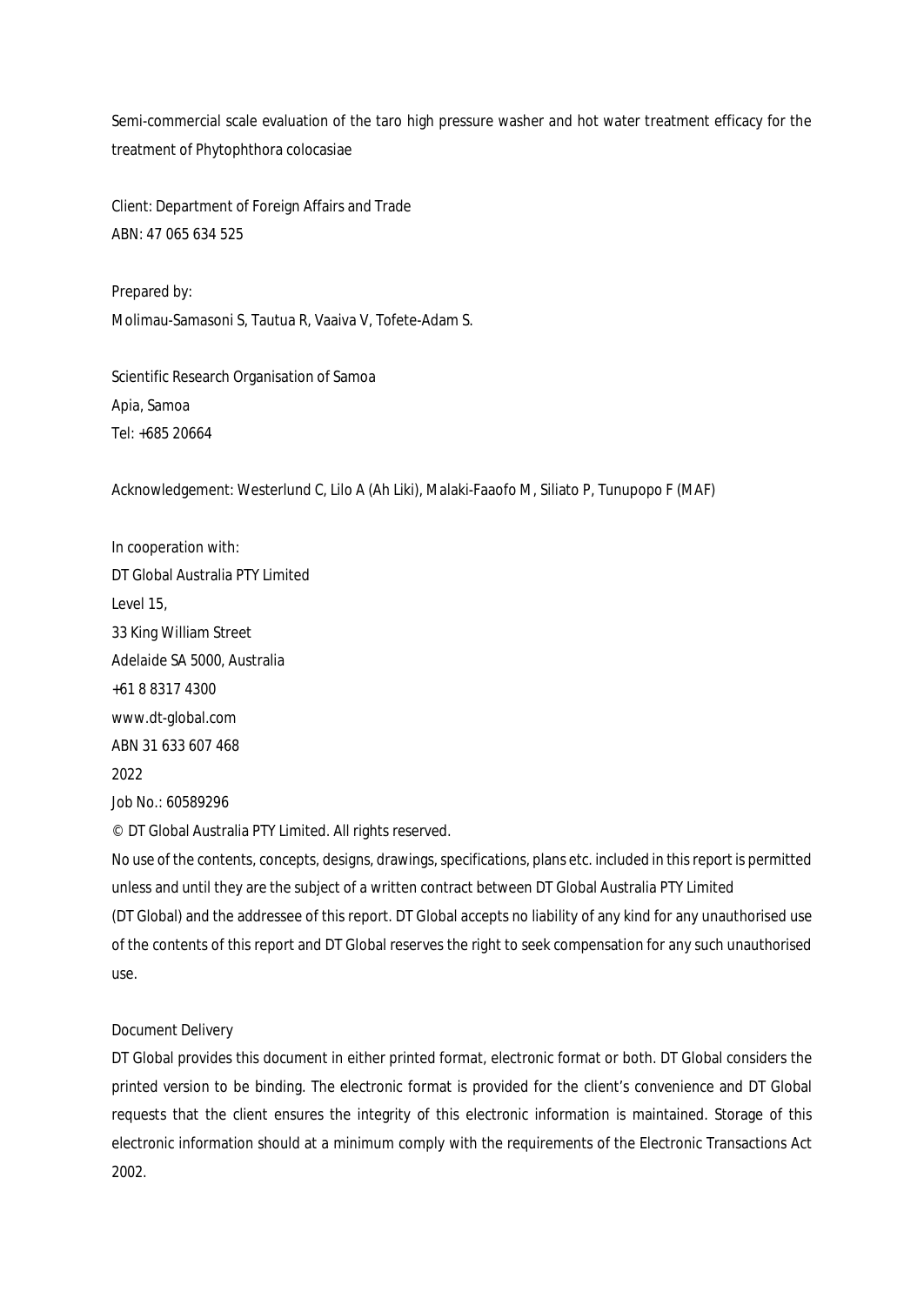# **Quality Information**

| Date 8 June 2022                                                                        |
|-----------------------------------------------------------------------------------------|
| Prepared by Seeseei Molimau-Samasoni, Robert Tautua, Veronica Vaaiva, Seira Tofete-Adam |
| (SROS)                                                                                  |
| Reviewed by Michael Parker, Kirifi Pouono and Bronwyn Wiseman (PHAMA Plus)              |

| <b>Revision History</b> |                            |                                       |                              |                                   |                                                                                                                                       |
|-------------------------|----------------------------|---------------------------------------|------------------------------|-----------------------------------|---------------------------------------------------------------------------------------------------------------------------------------|
| Rev                     | <b>Revision Date</b>       | <b>Details</b>                        |                              | Authorised                        |                                                                                                                                       |
|                         |                            |                                       | Name/Position                | Signature                         |                                                                                                                                       |
| 1.0                     | $1st$ April 2022           | Final report                          | Andrew Piper,                |                                   |                                                                                                                                       |
|                         |                            |                                       | Team Leader                  |                                   |                                                                                                                                       |
| 2.0                     | 08 <sup>th</sup> June 2022 | Final report: 1st<br>review June 2022 | Andrew Piper,<br>Team Leader | Andrew<br>ou=PHAMA Plus,<br>Piper | Digitally signed by Andrew Piper<br>DN: cn=Andrew Piper, c=FJ,<br>email=a.piper@phamaplus.com.au<br>Date: 2022.06.10 15:02:01 +10'00' |
|                         |                            |                                       |                              |                                   |                                                                                                                                       |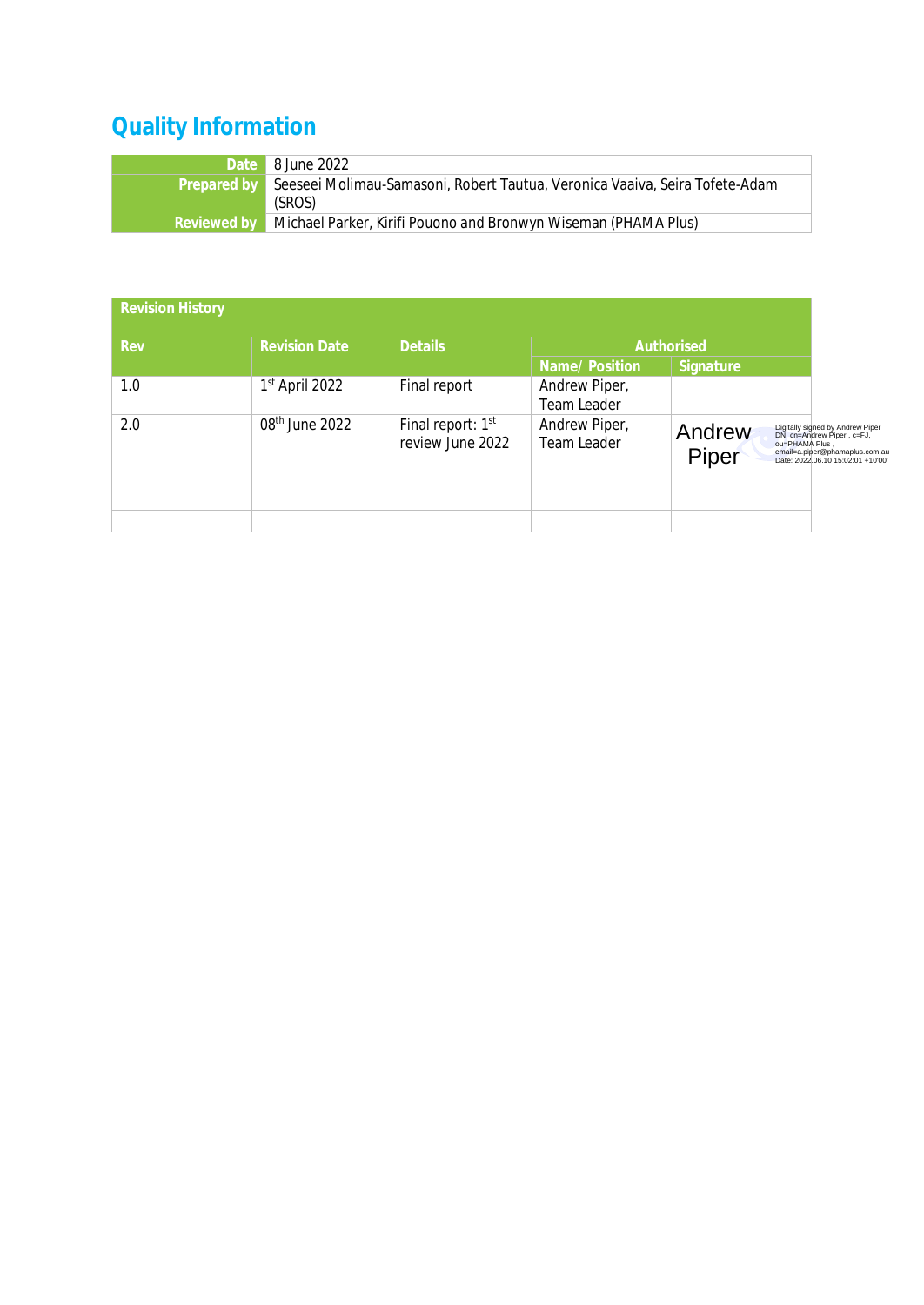# Contents

| 1.               |                                                                                 |  |
|------------------|---------------------------------------------------------------------------------|--|
| 1.1              |                                                                                 |  |
| 1.2              |                                                                                 |  |
| 1.3              |                                                                                 |  |
| 1.4              |                                                                                 |  |
| 1.5              |                                                                                 |  |
| 1.6              |                                                                                 |  |
| 2.               | Assessing the Efficacy of High Pressure Washing and Hot Water Treatment against |  |
|                  |                                                                                 |  |
|                  |                                                                                 |  |
|                  |                                                                                 |  |
| 3.               |                                                                                 |  |
|                  |                                                                                 |  |
|                  |                                                                                 |  |
|                  |                                                                                 |  |
| $\mathbf{4}_{1}$ |                                                                                 |  |
| 5.               |                                                                                 |  |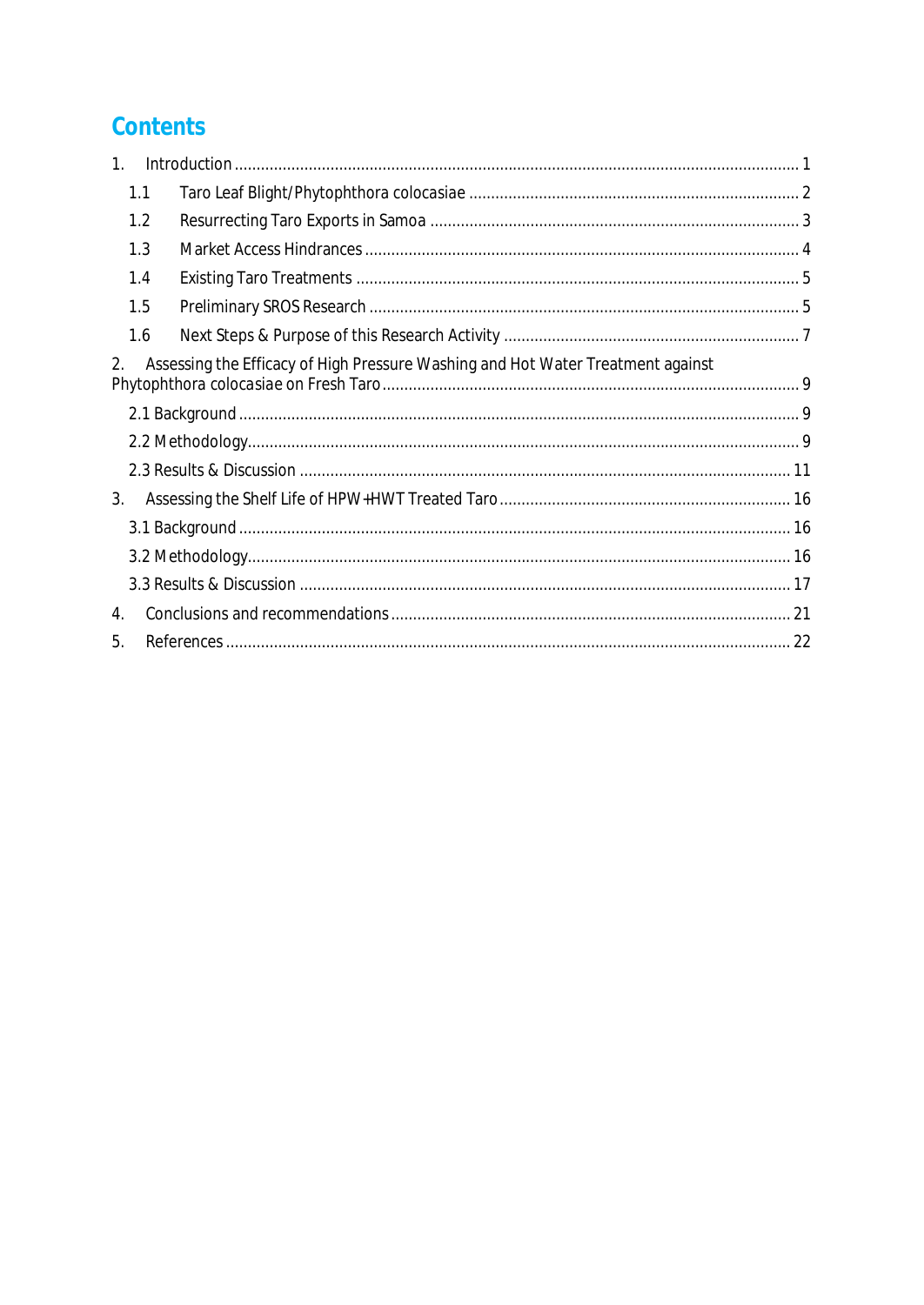# **Acronym List**

| Acronym           | <b>Description</b>                                                            |
|-------------------|-------------------------------------------------------------------------------|
|                   |                                                                               |
| CASPP             | Corn meal agar modified with carbendazim, ampicillin, streptomycin, pimaricin |
|                   | and PCNB                                                                      |
| <b>DAWE</b>       | Department of Agriculture, Water and Environment (Australia)                  |
| <b>DMV</b>        | Dasheen Mosaic Virus                                                          |
| dpi               | Days post inoculation                                                         |
| EPA               | Environmental Protection Agency (New Zealand)                                 |
| <b>HPW</b>        | High Pressure Washer                                                          |
| <b>HTFA</b>       | <b>High Temperature Forced Air</b>                                            |
| <b>HWT</b>        | <b>Hot Water Treatment</b>                                                    |
| <b>MAF</b>        | Ministry of Agriculture & Fisheries (Samoa)                                   |
| <b>MeBr</b>       | Methyl Bromide                                                                |
| <b>MPI</b>        | Ministry of Primary Industries (New Zealand)                                  |
| P <sub>C</sub>    | Phytophthora colocasiae                                                       |
| <b>PFR</b>        | Plant & Food Research (New Zealand)                                           |
| <b>PHAMA Plus</b> | Pacific Horticultural & Agricultural Market Access Plus                       |
| spp               | species                                                                       |
| <b>SROS</b>       | Scientific Research Organisation of Samoa                                     |
| <b>TLB</b>        | <b>Taro Leaf Blight</b>                                                       |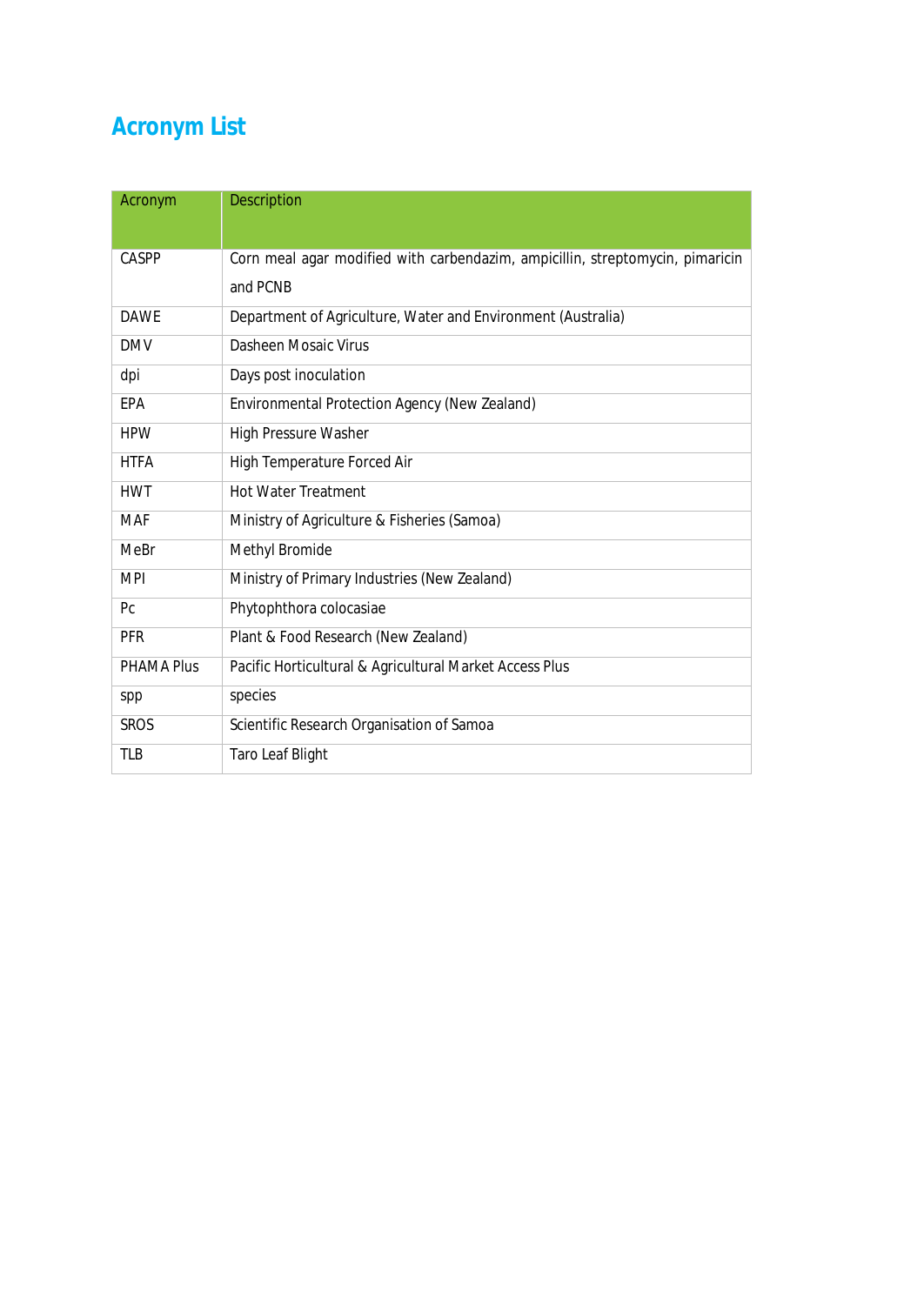### **1. Introduction**

Taro (*Colocasiae esculenta*) L. Schott is the fourteenth ranked staple food crop by production (Pacific Trade Invest, 2012), and fifth most important root crop grown in the world, and is widely distributed throughout Asia, tropical Africa and the Pacific (Paull & Chen, 2015). It is an herbaceous plant that can grow up to 2m in height depending on cultivar. The plant comprises leaves that are connected to petioles, which are connected to a cylindrical shaped corm from which roots and cormels (stem tubers) extend. Both the taro corm and leaves are edible and are extensively used in Pacific traditional cooking.

Taro is grown as a household crop and commercially for local and export markets. Suckers from harvested taro are usually grown 1m apart. Where taro do not need the petiole attached, the petiole is also replanted. Less commonly, taro can also be propagated using tissue culture. Taro grows optimally in well hydrated soil with pH 5.5-6.5, at temperatures above 21°C (Onwueme, 1999). Taro grown under sub-optimal conditions may have lower yields and odd dumb-bell shaped corms.

In the Pacific, taro forms a major part of the Pacific diet, so much so that even when Pacific Islanders emigrate to other countries, they continue to seek out and consume taro. This creates a market for the export of fresh or frozen taro to cater for the significant Pacific Islander expatriate populations overseas, particularly in New Zealand, Australia and the United States of America. Indeed, Pacific Islands are the major consumers of taro imported into NZ (Pacific Trade Invest, 2012). Truly, it is within the Pacific region where taro bears the utmost importance, not only for food security and cultural importance, but also as a key driver of Pacific economies. This also holds true for the Samoan taro industry.

In Samoa, taro was a major contributor to the economy pre-1994 (Fig. 1.1; Onwueme, 1999). In the early 1980's, taro was just starting to develop as an export product and by 1986, the value of taro exports was estimated to be SAT 21.7 million. This value gradually increased and peaked at SAT 37.3 million by 1992. However, the value of taro exports decreased to SAT 27.5 million by 1993 when the taro leaf blight (TLB) affected taro in Samoa, and exports of taro thereafter were negligible.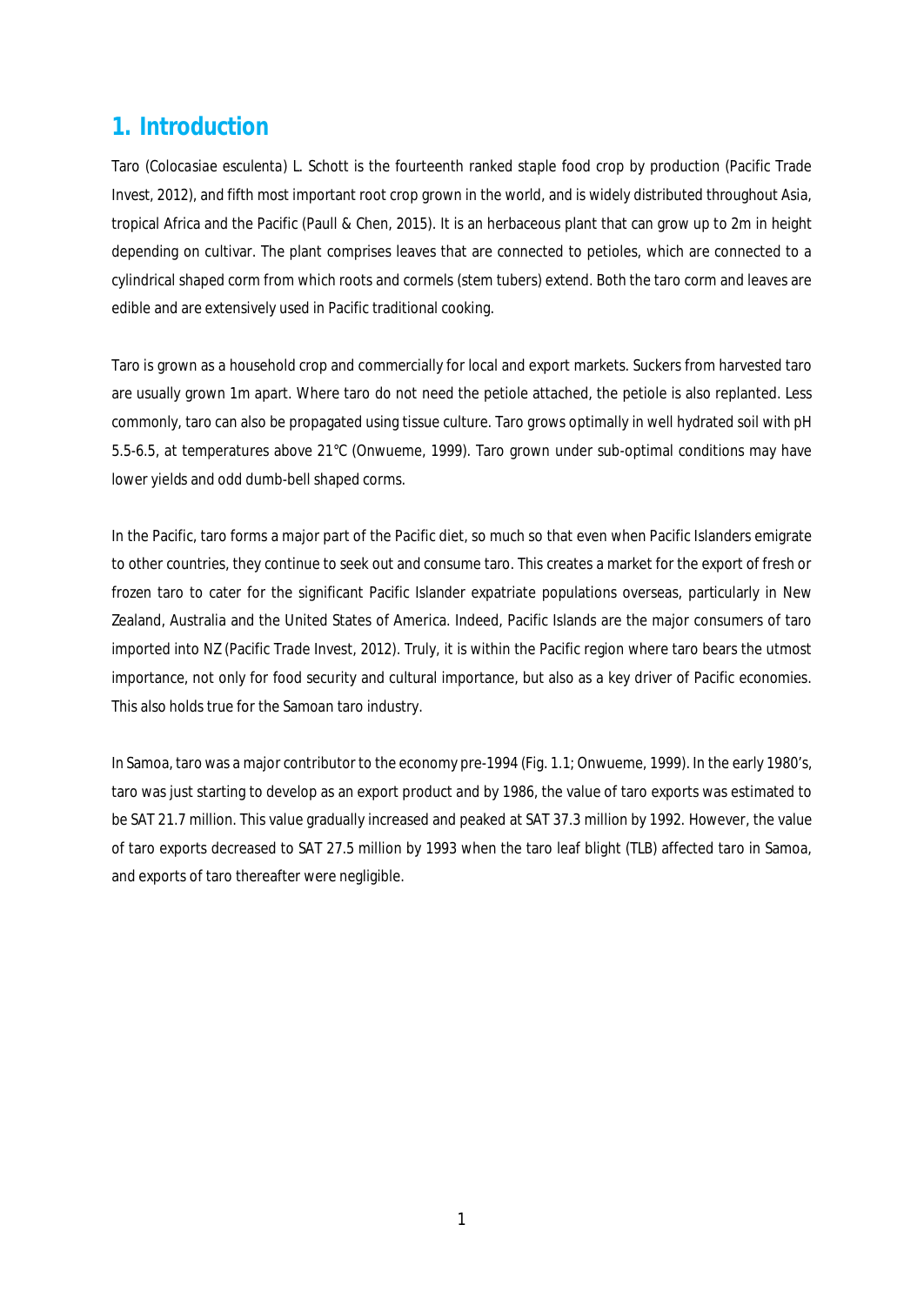

### **Value of Samoan Taro Exports: 1982 - 1994**

#### **Figure 1.1: Taro export value in Samoa from 1982 to 1994**

**Taro formed a major part of the Samoan export economy from early 1980s to early 1990s, before the devastating effects of the taro leaf blight (TLB) reduced taro export values to negligible levels. (Adapted from Onwueme 1999)**

## **1.1 Taro Leaf Blight/***Phytophthora colocasiae*

Globally, taro is affected by several pests and diseases, including the taro beetle (*Papuana* spp), taro leaf blight (TLB) caused by the oomycete *Phytophthora colocasiae* (Pc), the Dasheen Mosaic Virus (DMV), nematodes, various species of *Pythium*, armyworms, taro hornworm and the taro planthopper *Tarophagus proserpina* (Onwueme 1999; Revill *et al.*, 2005; Yusop *et al*., 2019 ). Of all these pests and diseases, TLB bears the highest significance because it reduces leaf yield by 95%, and corm yield by 50% (Singh *et al.,* 2012).

The environmental conditions in the tropics, particularly the temperature and humidity, promote TLB spread and infections. The humid wet conditions are ideal for sporangial dispersal, germination and blight development (Singh *et al.*, 2012). When the reproductive Pc sporangia are generated under wet conditions, they are able to directly infect the leaf, or indirectly infect the leaf through the generation of zoospores that subsequently infect the leaf (Fig. 1.2) (Singh *et al.*, 2012).

When affected with Pc, the most common and destructive symptom is observed on taro leaf lamina. Leaf infections occur under moist and wet conditions, either from rainfall, dew or guttation droplet accumulation, and initial leaf infection starts as small water-soaked lesions that develop as concentric margins, following a pattern of lesion expansion at night, and cessation of infection during daytime (Fullerton & Tyson, 2003). There have been some reports on Pc affecting taro petioles (Brooks, 2008), as well as corm rots (Jackson & Gollifer, 1975; Maslen-Miller *et al.,* 2020).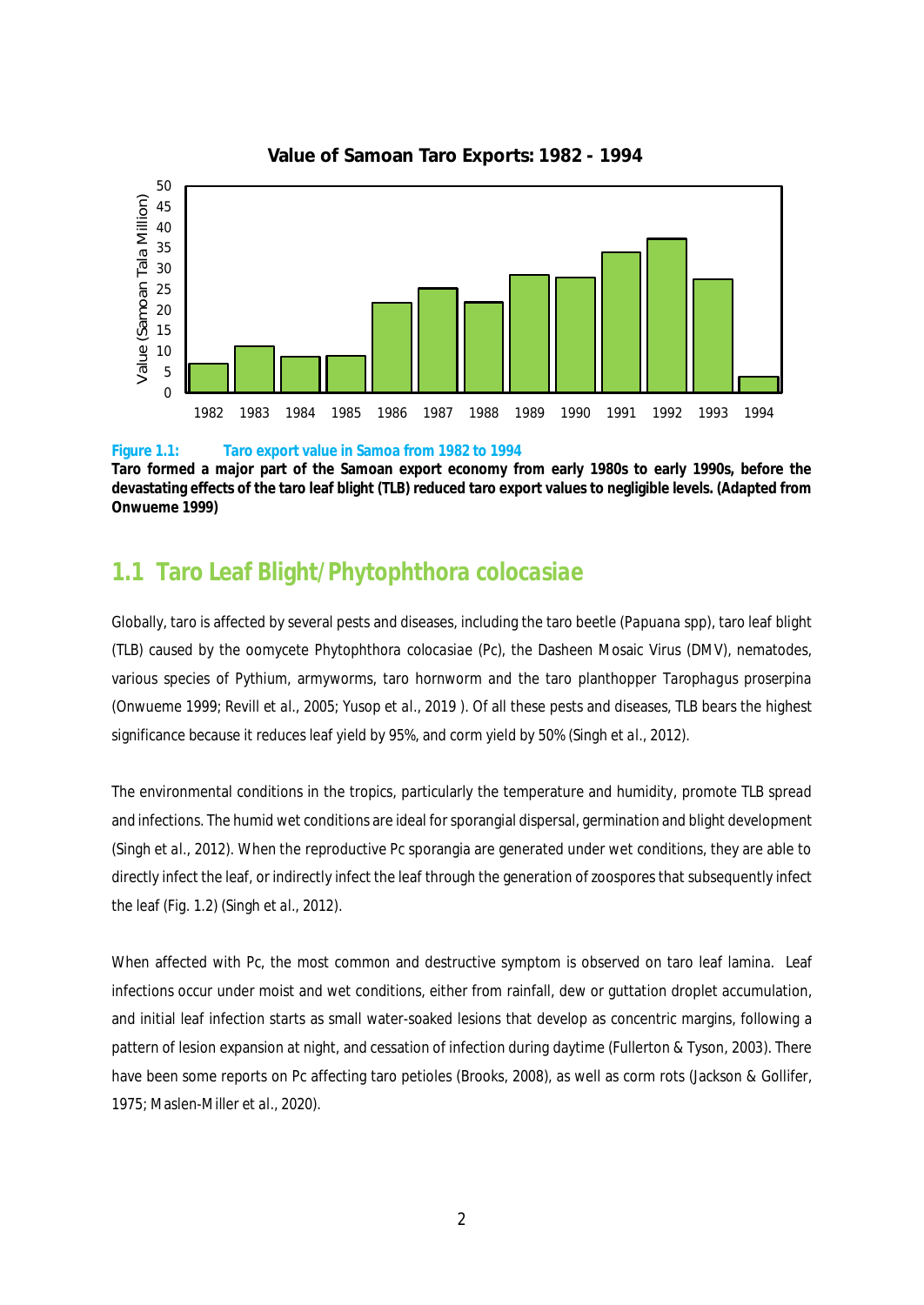

#### **Figure 1.2: Disease cycle of Phytophthora colocasiae**

**Sporangia carried by rain and dew in dark/low light conditions can germinate directly and cause infection. Alternatively, zoospores can be released from sporangia. Zoospores can then germinate and cause new infection. (Source: Singh et al., 2012)**

## **1.2 Resurrecting Taro Exports in Samoa**

Circumventing Pc or TLB in Samoa meant undergoing a breeding program utilizing exotic and traditional cultivars as parents to produce TLB resistant/tolerant clones. Cycle 1 of the Samoan taro breeding program produced 30 clones that were tested, from which 10 were selected (Fonoti *et al.,* 2008). To date, none of the original Cycle 1 clones are being exported and have been replaced with clones from Cycles 5, 7 and 10. Cycle 5 produced two clones that are currently approved for export, these being Samoa 1 and Samoa 2. Samoa 1 variety has since ceased being exported, while Samoa 2 is still being extensively exported to New Zealand, American Samoa and the United States of America as fresh commodities. Subsequent cycles have produced other varieties approved for export, including Talo Fusi, Talo Salani, and Talo Vave. The Samoan taro breeding program continues to produce potential new export varieties, and on-farm assessments of progenies are ongoing. Although the release of new TLB resistant taro varieties from cycles 1, 2 and 3 saw an increase in taro exports (Fig. 1.3), gaining market access back into New Zealand and Australia was not without challenges.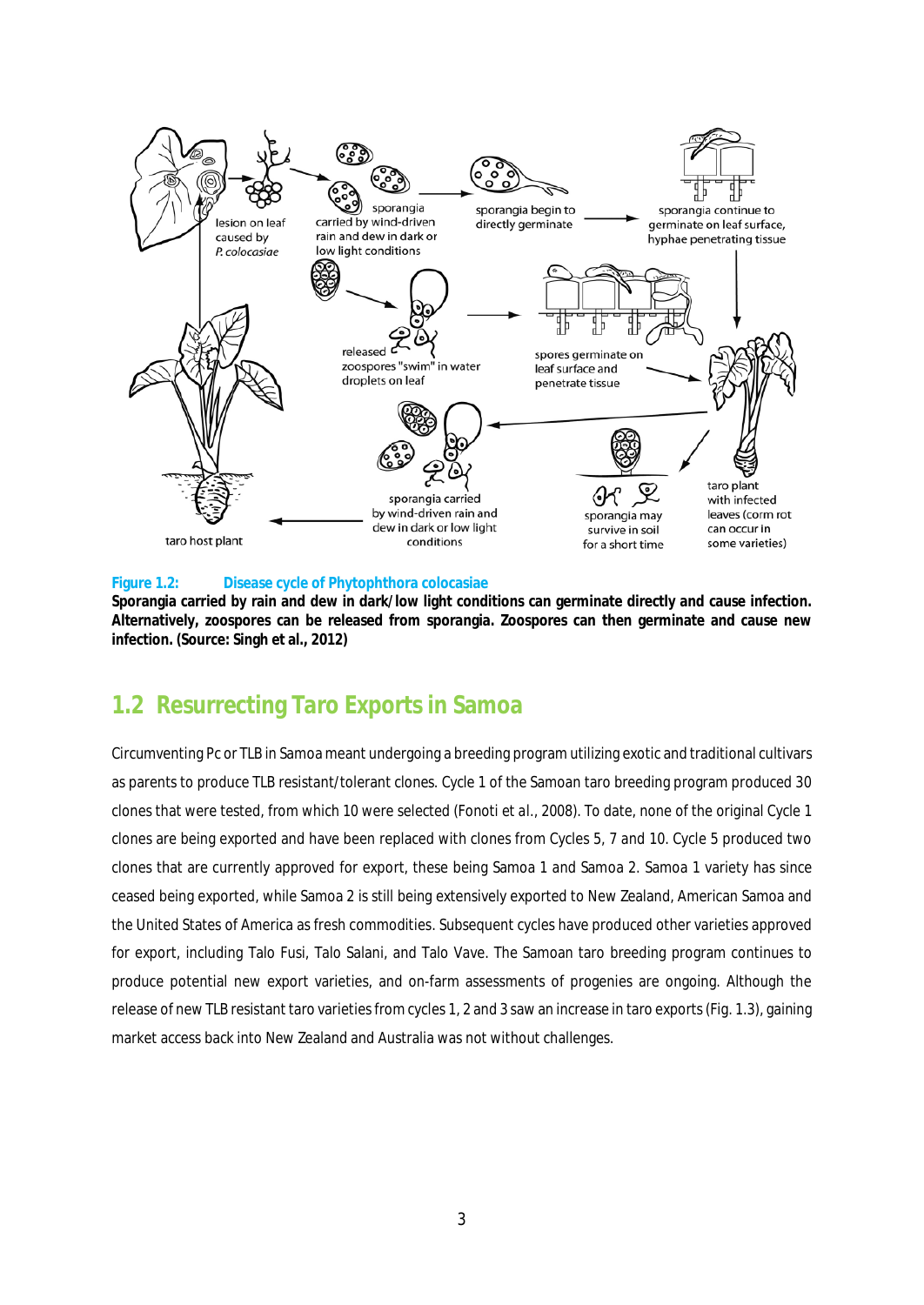

### **Volume Samoan Taro Export: 2002 - 2009**

#### **Figure 1.3: Samoa export volumes of taro (in tonnes) from 2002 to 2009.**

**The taro breeding program which commenced in 1996 in Samoa started producing taro varieties with some degree of TLB resistance. This led to the re-initiation of taro exports from Samoa in the years 2002 to 2009. Although export volumes were higher in the early 2000s, they started to wane again from mid to the late 2000s. (Adapted from Shepherd 2012)**

### **1.3 Market Access Hindrances**

When the new TLB resistant taro varieties were being produced by farmers across Samoa, exporters were eager to sell the new varieties overseas to start earning back a portion of the taro industry in New Zealand, Australia and the United States. Although New Zealand, Australia and the US all had requirements for taro entering their respective countries, the biggest challenge hindering market access was on the supply side of the value chain (Shepherd, 2012). In the early 2010s, when launching new taro varieties in New Zealand, farmers did not have access to sufficient planting materials. Additionally, farmers had limited understanding of export markets, and were mainly supplying the local market. As a result, exporters often struggled to source sufficient taro for export. On the importer side of the value chain, there was wariness of importers to engage with Samoan exporters due to inconsistent supply and quality of taro.

Taro imported into New Zealand needs to be free from biosecurity pests such as mites and nematodes. Consignments generally do not meet this requirement, and therefore need remedial treatment such as methyl bromide (MeBr) fumigation. Fumigation is an added expense and reduces the shelf-life of taro. On the other hand, a 2011 review of taro import conditions by Biosecurity Australia stipulated that taro could only be imported from areas/countries free of TLB or when an alternative measure was accepted (Biosecurity Australia, 2011). Specifically, the major concern was the high risk of importation of Pc sporangia or zoospores on corms particularly between petiole bases.

In light of the risk identified by Biosecurity Australia (2011), Samoa sought to identify the steps required to address this concern. The Pacific Horticultural and Agricultural Market Access Plus (PHAMA Plus) program, in collaboration with MAF, subsequently designed a systems approach, including application of the results of HPW-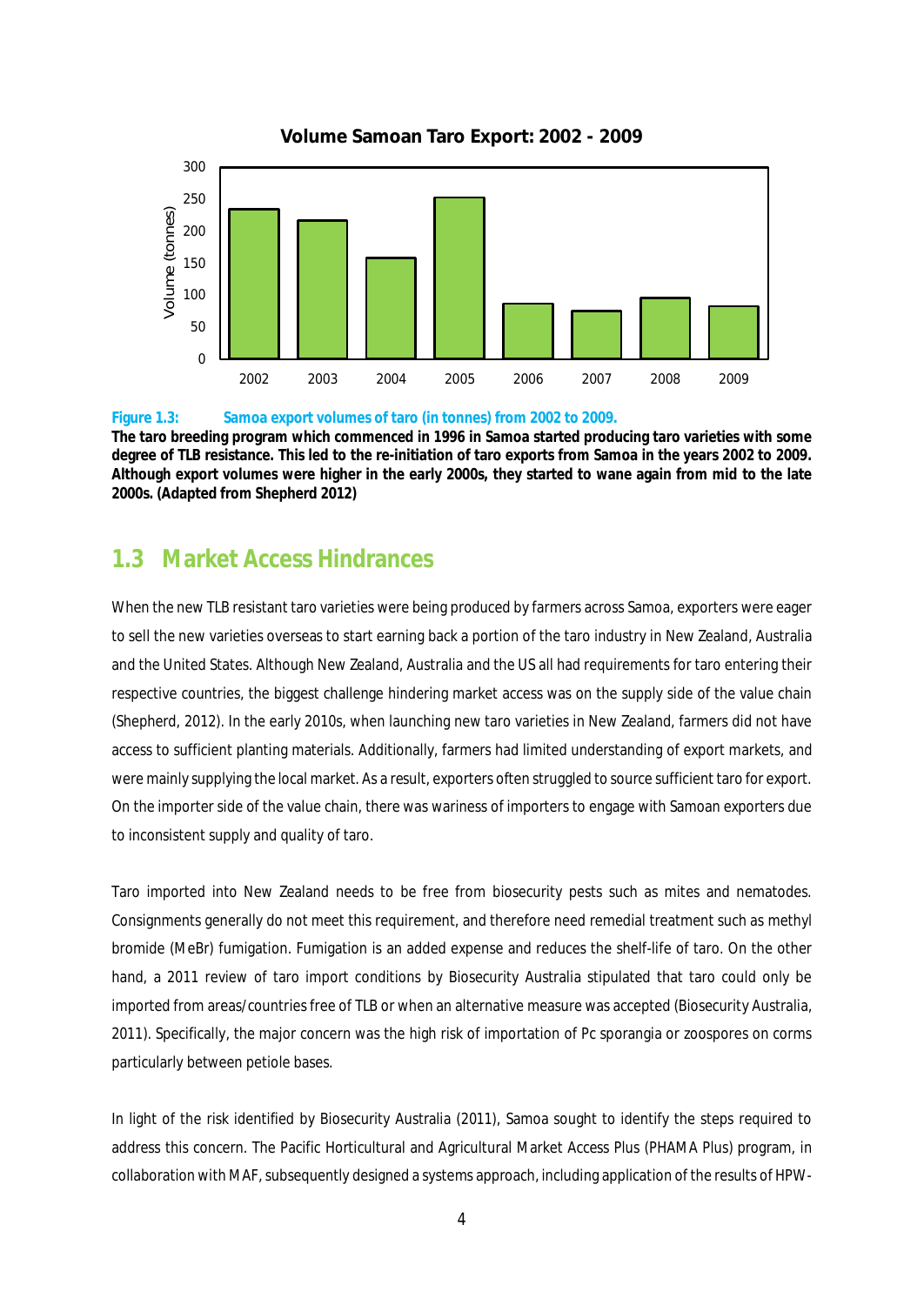HWT work by the Plant & Food Research (PFR) New Zealand, to assess the feasibility of meeting the requirements for gaining market access into Australia. This study identified the need to characterise Pc pathogenicity in corm rots if Pc can induce corm rots (Fullerton & Tyson, 2014). This research was subsequently funded by the Australian Centre for International Agricultural Research (ACIAR). It wasfound that the overall risk of Pc infection in fresh taro corms from Samoa was very low and there was potential for hot water treatment (HWT) to be used to remove any remaining inoculum of Pc on taro corm surfaces (Fullerton *et al.,* 2019). The Department of Agriculture, Water and Environment (DAWE) Australia, upon reviewing this report and receiving an official request for reconsidering Samoa's fresh taro export from the Ministry of Agriculture and Fisheries (MAF), considered the application, and put forth requirements for Samoa to meet, one of which included the establishment of a satisfactory hot water treatment.

## **1.4 Existing Taro Treatments**

While research and negotiations were underway for Samoa's fresh taro market access to the Australian market, research was also being conducted to improve the existing market access pathway for fresh taro to New Zealand. Although fresh taro from Samoa was being exported to New Zealand, with remedial MeBr fumigation commonly required at the border to remove pests and diseases, the Environmental Protection Agency (EPA), with the support of the Ministry of Primary Industries (MPI) in New Zealand, had put in place a goal for full recapture of MeBr following fumigation (EPA, 2021). There was strong encouragement for research to explore alternative processes and subsequently, PFR-NZ undertook research into high pressure washing (HPW) and the hot water treatment (HWT) of fresh taro to manage the biosecurity risks of mites and nematodes (Jamieson *et al.,* 2018). Through a combination of funding from the Australian and New Zealand governments through the PHAMA Plus programme, PFR-NZ was able to establish that a HPW of 50 psi for 15 seconds followed by HWT at 48.0°C for 25 minutes was proven effective for the treatment of mites and nematodes (Wallace *et al.,* 2021).

### **1.5 Preliminary SROS Research**

Following this initial work on New Zealand market access, SROS, together with PFR-NZ, prepared a comprehensive research approach to investigate HWT for the treatment of Pc on fresh taro corms intended for the Australian market. This approach included an investigation to establish the temperature-time response of Pc in both mycelial and sporangial forms, mapping the heat transfer profile of taro, laboratory-based assessment of the efficacy of treatment on external inoculum (sporangia on the surface of the corm), laboratory-based assessment of the efficacy of treatment on internal infection, assessment of the effect of treatment on taro quality and a simulation trial treatment. However, due to limited funding available, this research approach could not be undertaken. Nevertheless, having noted the importance of this research to meet Australia's requirement to effectively manage TLB, SROS decided to adopt the New Zealand treatment at 48.0°C for 25 minutes and assess its efficacy to treat Pc at the laboratory scale.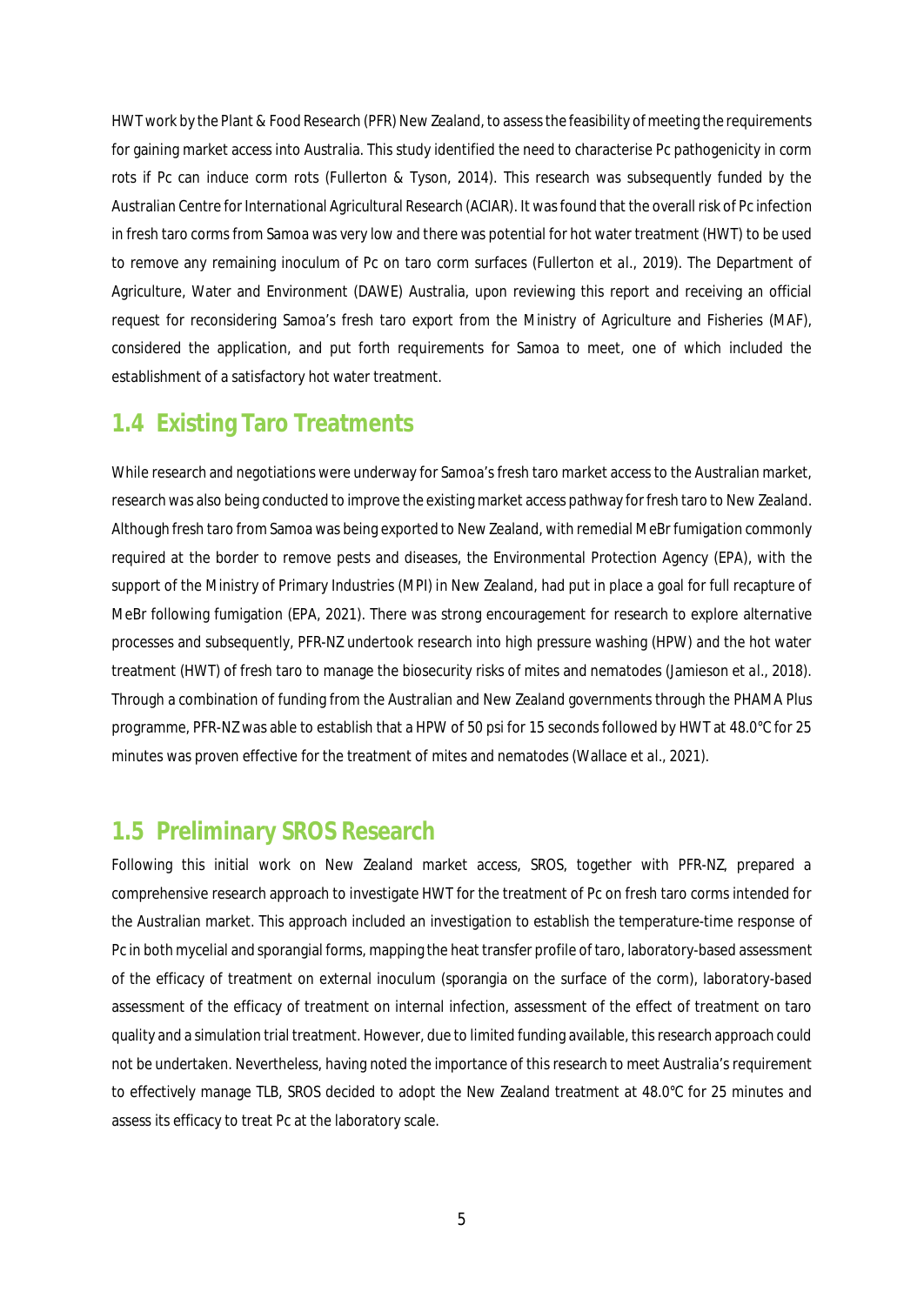In 2020, SROS conducted internally funded research to assess the efficacy of the 48.5°C treatment against Pc (Molimau-Samasoni *et al.*, 2021). Samoa 2 corms from a commercial farmer were collected, , washed and bleached to remove surface contaminants. Corms were then divided into two experimental groups of 90 corms each. The first group comprised a positive control inoculated with Pc mycelial plugs (corms inoculated with Pc but not HWT), a negative control (corms not inoculated, and not HWT), and HWT treatment (corms inoculated with Pc mycelial plugs then HWT at 48.5°C for 25 mins) The second group comprised a positive control inoculated using sporangial suspension (corms inoculated with Pc but not HWT), a negative control (corms not inoculated, and not HWT), and a HWT treatment (corms inoculated using sporangial suspension, then HWT at 48.5°C for 25 mins) (Table 1.1). Inoculated corms were given two days to allow for Pc inoculum to infect corms. Three replicates comprising 10 corms per replicate were assessed. At 2 days post inoculation (dpi), treatment corms were submerged in hot water at 48.5°C for 25 mins, then allowed to cool. All three treatments were then divided into two groups: corms from which isolations were taken at 2dpi, and corms from which isolations were taken at 4dpi (two days after HWT).

#### **Table 1.1: Summary of preliminary hot water treatment research**

**Corms were harvested then taken through the following steps, depending on the treatment group. Each treatment group had three replicates, with each replicate comprising 10 corms. For inoculated corms, one positive control batch (3 x 10 corms) were inoculated with Pc mycelial plugs, and the second positive control batch (3 x 10 corms) was inoculated in a Pc sporangial suspension. One of the treated batches (3 x 10 corms) was inoculated with mycelial plugs, and the second batch was inoculated in a Pc sporangial suspension.**

|              | Wash         | <b>Bleach</b> | Inoculate<br>$(0$ dpi $)$ | <b>HWT</b><br>$(2$ dpi $)$ | <b>Isolations</b><br>$(2 & 4$ dpi $)$ |
|--------------|--------------|---------------|---------------------------|----------------------------|---------------------------------------|
| Negative     | $\checkmark$ | $\checkmark$  |                           |                            | ✓                                     |
| Control      |              |               |                           |                            |                                       |
| Positive     | $\checkmark$ | $\checkmark$  | ✓                         |                            | ✓                                     |
| Control      |              |               |                           |                            |                                       |
| Hot<br>Water | $\checkmark$ | $\checkmark$  | $\checkmark$              | $\checkmark$               | ✓                                     |
| Treatment    |              |               |                           |                            |                                       |

When analyses were conducted, Pc was isolated from positive control corms (not HWT) indicating that the introduction of Pc to the corms was successful. An average 50% infection rate was detected at 2 dpi, and an average 100% infection rate was detected at 4 dpi. Conversely, Pc was not isolated from corms that were inoculated then HWT at 48.5°C for 25 mins (Fig 1.4A). When the treatment time was reduced and corms were treated at 48.5C for 15 mins, Pc was isolated from both positive control corms, and treatment corms. This suggested that the treatment time of 25 mins was necessary to eliminate Pc, and supported the adoption of the HWT at 48.5°C for 25 mins, for the treatment of Pc.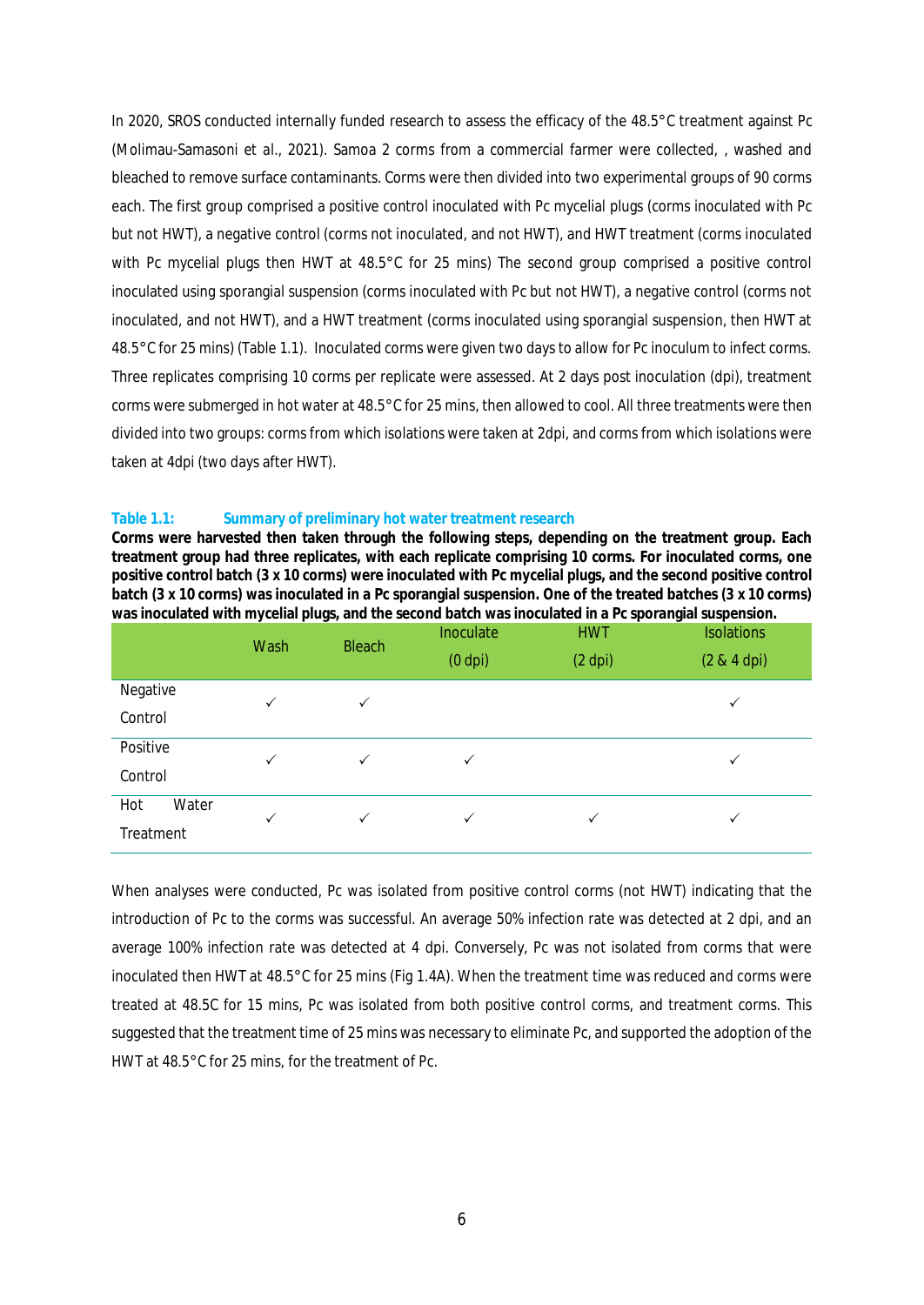

#### **Figure 1.4: Preliminary research on hot water treatment against** *Phytophthora colocasiae***.**

**A: Experiment 1. Corms were harvested, washed and bleached. Negative control corms were then kept at room temperature. HWT corms were firstly inoculated with Pc (as mycelial plugs or through sporangial suspension) then HWT at 48.5C for 25 mins. Positive control corms were inoculated with Pc (as mycelial plugs or through sporangial suspension) but were not HWT. B: Same as Experiment 1, except taro treatment was at 48.5C for 15 mins. (Adapted from Molimau-Samasoni** *et al***., 2021)**

### **1.6 Next Steps & Purpose of this Research Activity**

Given the promising results obtained from SROS' preliminary research, testing the treatment at the semicommercial/pilot scale facility became of utmost importance and the obvious next step to open the market for fresh taro corms from Samoa into Australia. This led to the instigation of this project, with the Scientific Research Organisation of Samoa (SROS) working together with the private sector, particularly the Ah Liki Group who had HWT experience and is the largest taro exporter in Samoa, to assess the efficacy of the HPW+HWT treatment.

The Ah Liki Group was responsible for the pack-house operations, including the collection of taro as they would normally do with their taro export operations, and operation of the HPW and HWT equipment. MAF was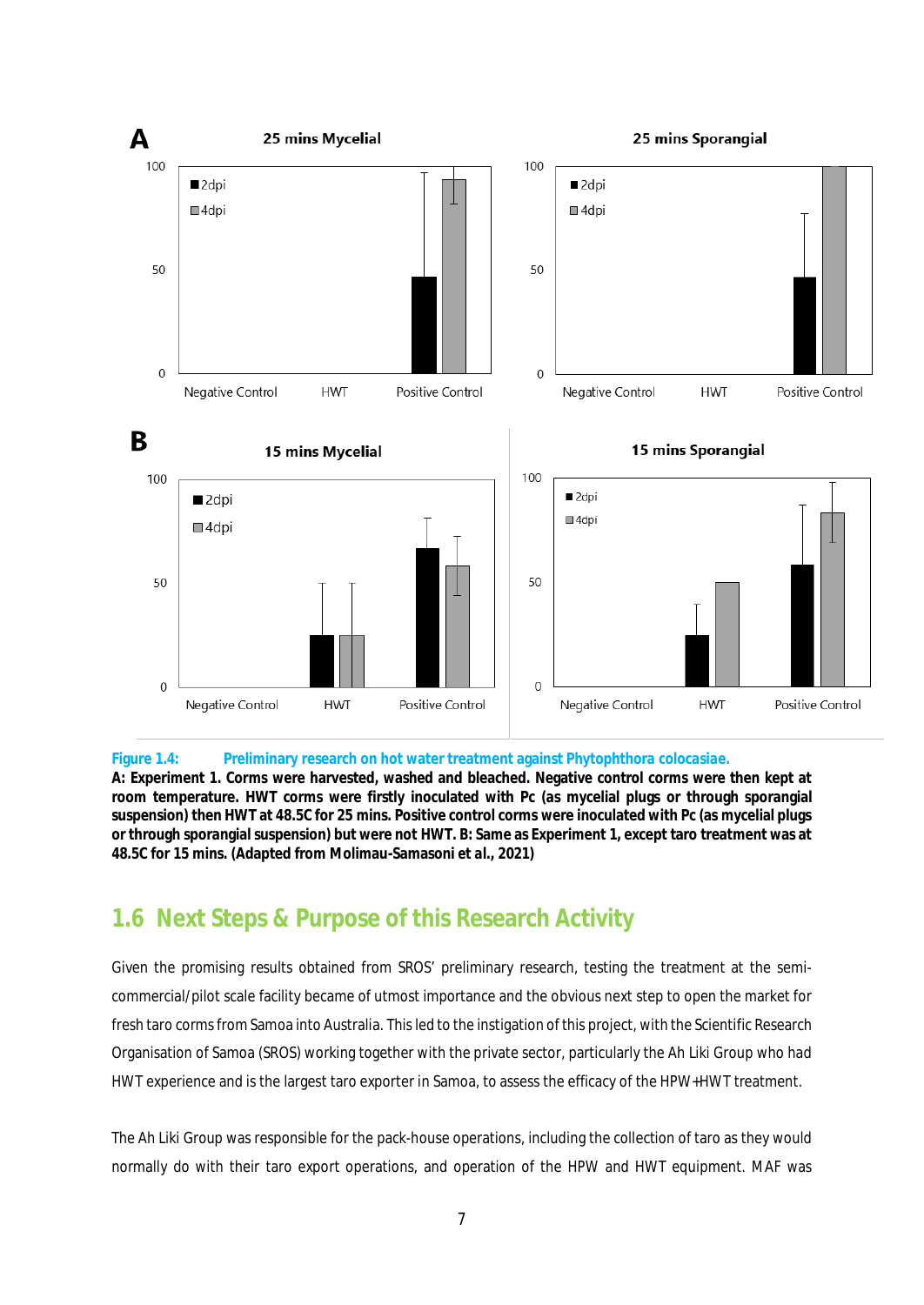responsible for all quality control assessments at the pack-house through treatment processes up to when corms were placed in sacks. SROS was responsible for keeping the corms in cool store and conducting laboratory assessments to determine if Pc was present on the corms.

The specific research objectives for SROS were:

- To determine the efficacy of HPW+HWT treatment (previously tested for the New Zealand market) against Pc, and
- To determine the shelf life of HPW+HWT treated taro.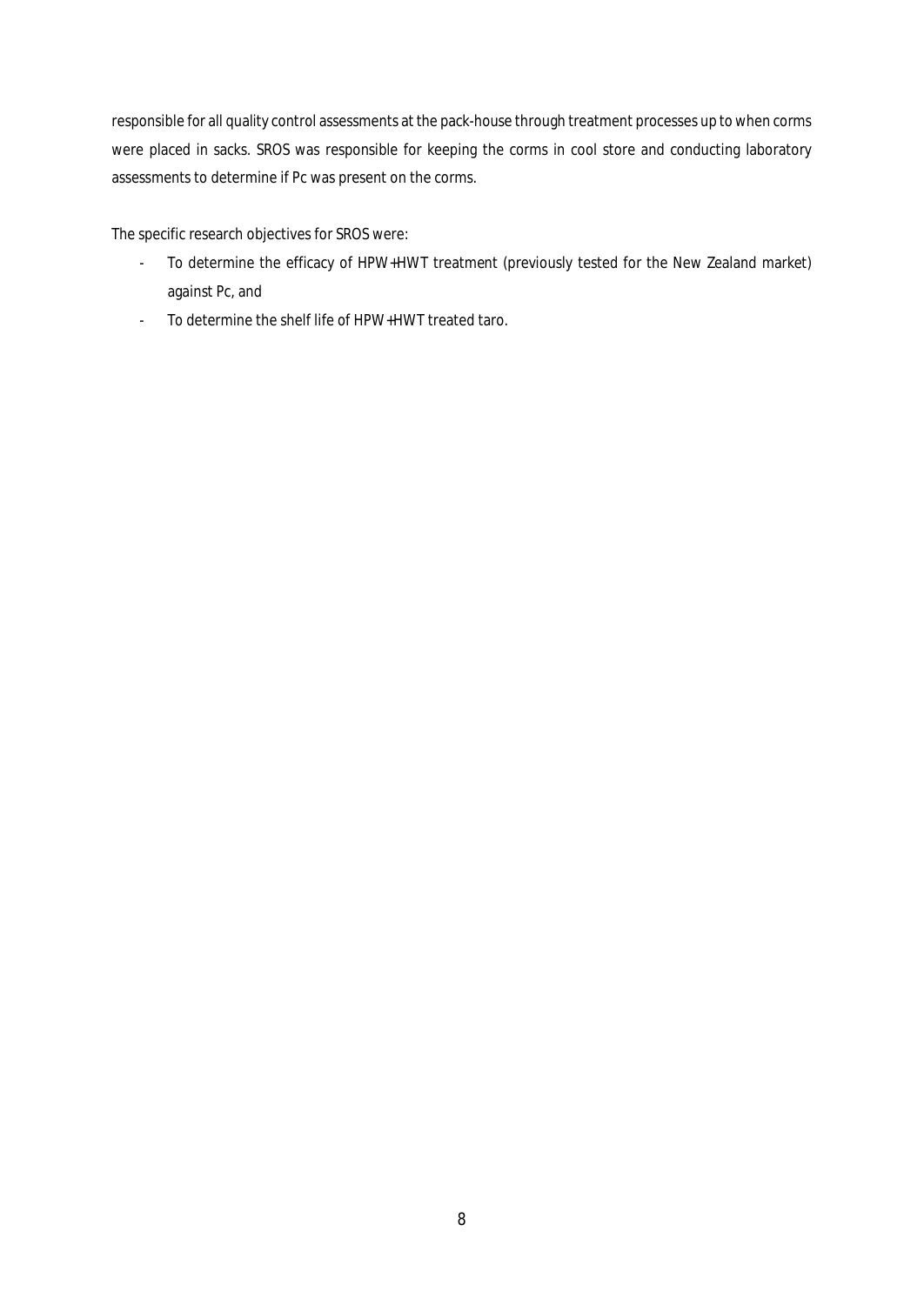# **2. Assessing the Efficacy of High Pressure Washing and Hot Water Treatment against** *Phytophthora colocasiae* **on Fresh Taro**

## **2.1 Background**

Jamieson *et al.,* (2018) assessed the efficacy of HPW+HWT against mites (*Rhizoglyphus* sp.) and nematodes (*Meloidogyne* sp.). In their study, varying temperatures and time combinations were tested against various forms of mites (mite eggs, nymphs and adults) and nematodes (juvenile and eggs). While mites and juvenile nematodes were treated effectively at 47.0°C at less than 5 mins, nematode eggs were more tolerant of HWT and required treatment at higher temperatures for longer. At the conclusion of their study, HWT at 50.0°C for 12.5 mins, or HWT at 48.0°C for 30 mins in combination with HPW at 50 psi for 15 s was recommended.

Wallace *et al.* (2021) translated these findings to the semi-commercial/pilot scale HPW and HWT equipment. A total of ten shipments comprising 600 corms each that had been HPW treated at 50 psi for 15 s and HWT at 48.0°C for 25 mins followed by water cooling at ambient temperature for 25 mins and air drying overnight. Although only nine of the ten shipments were passed by MPI, the one that failed was due to termites that should have been removed during the grading step at pack house operations. It is therefore fair to extrapolate that all ten out of ten shipments were successful in demonstrating the HPW + HWT efficacy in removing mites and nematodes.

SROS had previously determined the efficacy of hot water treatment at 48.5°C for 25 mins against Pc under laboratory conditions. This was a SROS funded research conducted at the laboratory scale, using bench-top water baths heated to 48.5°C, and assessing three replicates of 10 corms each. This was small-scale preliminary research given limited funding available. At the time, a miscommunication between the PFR-NZ and SROS led to assessment of the HWT at 48.5°C instead of the reported 48.0°C (Wallace *et al.,* 2021). To ensure that minimal diversions occur should this protocol be approved for the Australian market, SROS opted to run this current research for semi-commercial/pilot scale equipment following protocols that were already in place at the Ah Liki Group Packhouse, where the PFR semi-commercial/pilot scale HPW and HWT equipment were located.

# **2.2 Methodology**

To assess the efficacy of the HPW+HWT treatment already in place for NZ against Pc, five batches of 200 corms each were processed through the biosecurity protocol that is already approved in principle for taro export to Australia. The processincluded using only export approved varieties with demonstrated high degree of tolerance to TLB and topping of taro to remove the petiole part from the corm.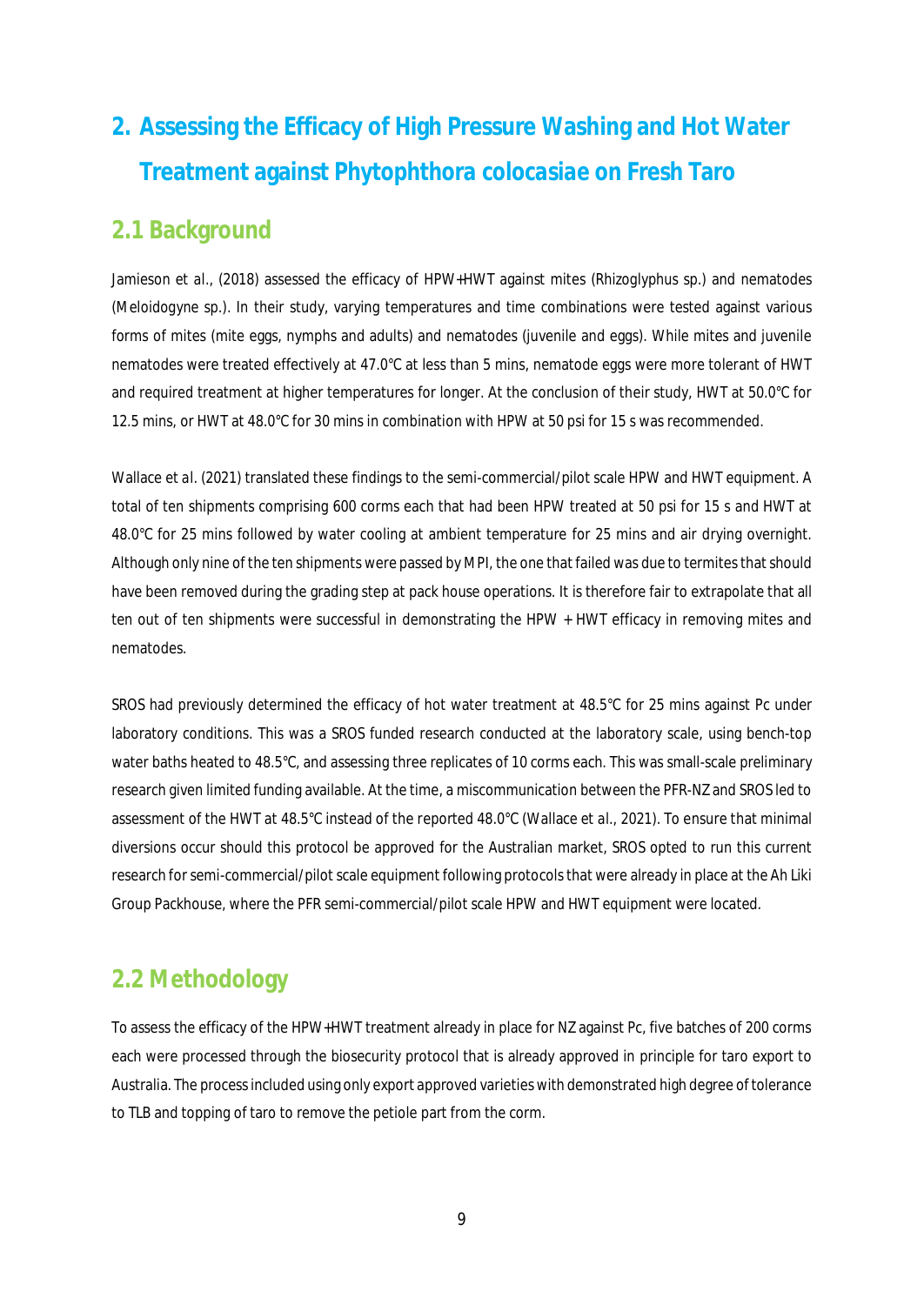**Packhouse Handling & Treatment:** Corms were subsequently HPW'ed at 50 psi for 15 seconds, then inspected by quarantine officers. Corms were then HWT'ed at 48.0°C for 25 mins using the pilot scale HWT equipment. Corms were cooled in an ambient temperature water bath for 25 minutes, then air-dried. After a final inspection by quarantine officers, 200 corms were packed in groups of 10 corms per sack (20 sacks). All sacks were transported to SROS facilities, where they were kept at 10.0°C. A total of 1000 corms (5 batches comprising 20 sacks holding 10 corms each) were HPW+HWT treated for subsequent laboratory assessments to determine the efficacy of the treatment against Pc. Table 2.1 below summarizes dates at which these activities were undertaken. An additional 20 corms per batch were treated as above, but kept in cool store for shelf-life assessments (Section 3). It is also important to note here that during the time of this study, there was a taro shortage in Samoa. It was difficult for the Ah Liki packhouse to source sufficient quality corms, so a compromise was made regarding the size of the corms, to ensure we had sufficient corms to conduct the study with.

**Laboratory Assessments:** Sacks from the 10.0°C cool store were removed for assessment at two time points ten sacks were removed at 2 weeks and ten sacks at 4 weeks. At each time point for each batch, all 100 corms were lightly peeled to expose the corm surface (approximately  $0.5 - 1.0$  mm removed). Ten skin slices were excised from each corm covering both cut ends and body of the corm, and plated onto two CASPP (corn meal agar modified with carbendazim, ampicillin, streptomycin, pimaricin and PCNB) agar plates (Fullerton *et al.,* 2019). Due to limited availability of some antibiotics, the latter batches of taro were plated on CASP (without pimaricin) and CSP (without ampicillin and pimaricin) plates. Particular attention was paid to areas of the corm that showed rot and/or brown discolouration. CASPP plates were incubated at 25.0°C and assessed after 5 days and 7 days. CASPP plates showing mycelial growth were used to inoculate V8 plates. Plugs of mycelial growth from CASSP were plated onto V8 media, which were then incubated at 25.0°C. Visual assessment for growth on V8 plates was conducted after 2 days, and microscope confirmation for Pc was conducted at 4 days when fungal growth was producing sporangia. Slides for microscope confirmation were prepared by taking a mixture of hyphae and sporangia from V8 plates and placing them onto a drop of iodine that had been previously spotted onto the middle of the slide then covered with a coverslip. Microscopic assessments to identify Pc were based on whether the unique sporangial morphology of Pc was present in any of the growths on V8 media.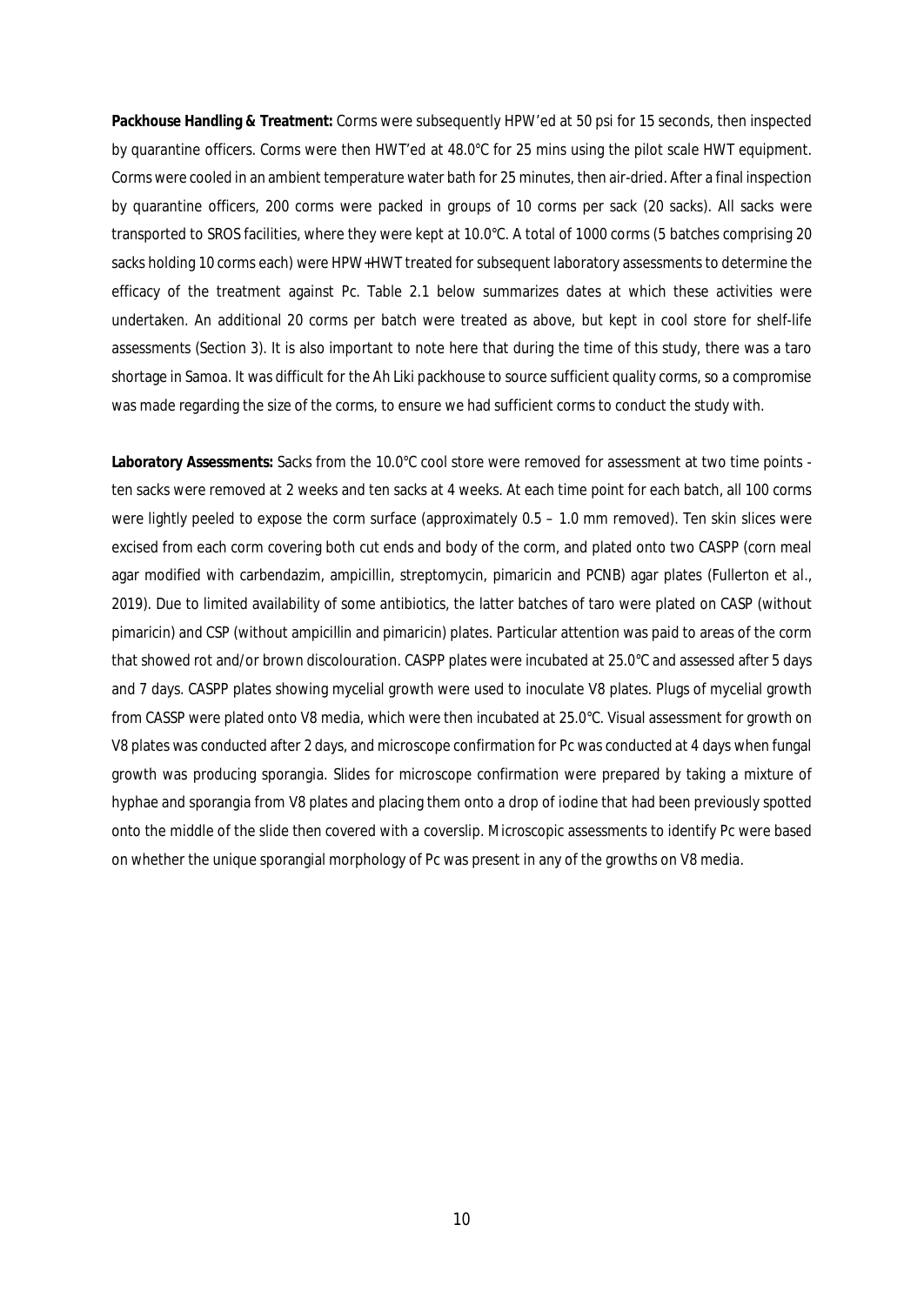#### **Table 2.1: Summary of the dates of when key work was undertaken.**

**Corms were harvested a day before treatment. Corms were placed into the cool store on the same day of treatment (HPW+HWT) after air-drying. Corms were removed after two and four weeks of cool store. Subsequent laboratory assessments (isolating skin slices from corms and plating onto CASPP, plate assessments, V8 plating, plate assessments and microscopic confirmations) are not shown in the table.**

| <b>Batch</b>   |                          | Variety          | Treatment                 | Week<br>$\mathcal{P}$<br><b>Assessment</b> | Week 4 Assessment         |
|----------------|--------------------------|------------------|---------------------------|--------------------------------------------|---------------------------|
| <b>Number</b>  | <b>Harvest</b>           | <b>Used</b>      | & Cool Store              | Commencement                               | Commencement              |
|                | 1st Feb 2022             | Talo Salani      | $2nd$ Feb 2022            | 16 <sup>th</sup> Feb 2022                  | $2nd$ Mar 2022            |
|                |                          | Talo Vave        |                           |                                            |                           |
| $\mathcal{P}$  | 3rd Feb 2022             | Samoa 2          | 4 <sup>th</sup> Feb 2022  | 18 <sup>th</sup> Feb 2022                  | 4 <sup>th</sup> Mar 2022  |
| 3              | 7 <sup>th</sup> Feb 2022 | Talo Fusi        | 8 <sup>th</sup> Feb 2022  | 22nd Feb 2022                              | 8 <sup>th</sup> Mar 2022  |
|                |                          | Samoa 2          |                           |                                            |                           |
| $\overline{4}$ | 8 <sup>th</sup> Feb 2022 | Samoa 2          | 9 <sup>th</sup> Feb 2022  | 23rd Feb 2022                              | 9 <sup>th</sup> Mar 2022  |
| 5              | 9 <sup>th</sup> Feb 2022 | Talo Fusi        | 10 <sup>th</sup> Feb 2022 | 24th Feb 2022                              | 10 <sup>th</sup> Mar 2022 |
|                |                          | <b>Talo Vave</b> |                           |                                            |                           |

### **2.3 Results & Discussion**

Because there was a discrepancy between the taro treatment parameters we used for our preliminary research (48.5°C for 25 mins) and the taro treatment that has been accepted for New Zealand (48.0°C for 25 mins), the water temperature of the water bath during treatment of taro was monitored. From the temperature profiles (Fig 2.1), it was noted that the temperature of the water bath was consistently maintained above 49.0°C. Although an initial dip in temperature was observed a few minutes after the taro was loaded into the water bath (resulting in the water cooling from the taro), the temperature does not drop below 48.5°C (green dashed line) and throughout the whole run, the water temperature is maintained well above the target 48.0°C water temperature (red dashed line). This pattern holds true for batches 2, 3, 4 and 5. No water temperature profile is available for Batch 1.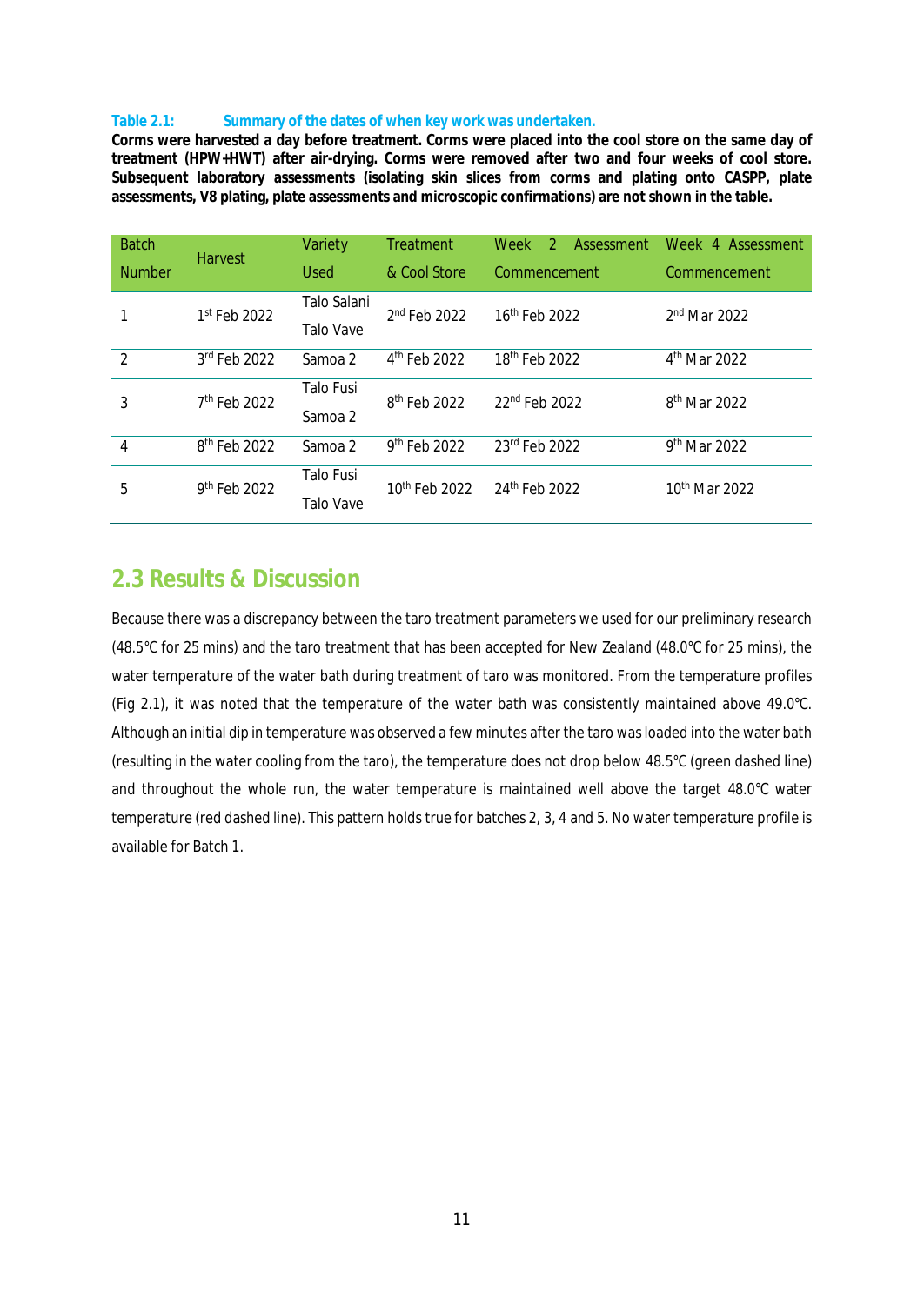

#### **Figure 2.1: Temperature profile of water during hot water treatment**

**Water temperature of the water bath was monitored during treatment. Temperature probe was inserted into the water bath to measure return water temperature, just prior to the crates of taro being lowered into the water bath. Temperature was monitored for the whole duration of the treatment. Red dashed line indicates 48.0°C target. Green dashed line indicates temperature** *Phytophthora colocasiae* **was originally tested at in laboratory-scale research (48.5°C).**

When taro corms were removed from the cool store after two weeks, they showed some external rot but generally looked acceptable (Fig 2.2A). However, more rots were observed from corms that were removed from the cool store after four weeks. Rots were primarily observed from the cut ends of the corms and they were often soft rots. The sites of primary fungal infections were observed to be the major wound sites introduced during harvest. It is therefore important to consider proper postharvest handling of corms to reduce the potential of infection from environmental source of Pc. Furthermore, it may be worth considering the option of allowing corms the time to cure, whereby the taro corms develop a cork layer over the wound surface, thereby providing protection against fungal infections (Matthews, 2002). Curing of taro has been found to occur at 34.0°C to 35.0°C (Thompson, 1996) and indeed, it was common practice for taro corms to be dried in the sun immediate after harvest (Matthews, 2002). Fungal growth observed on the surfaces of the corms showed different colouration. Some were observed to be white, others were grey, green, pink or black. This will be discussed further in the next chapter.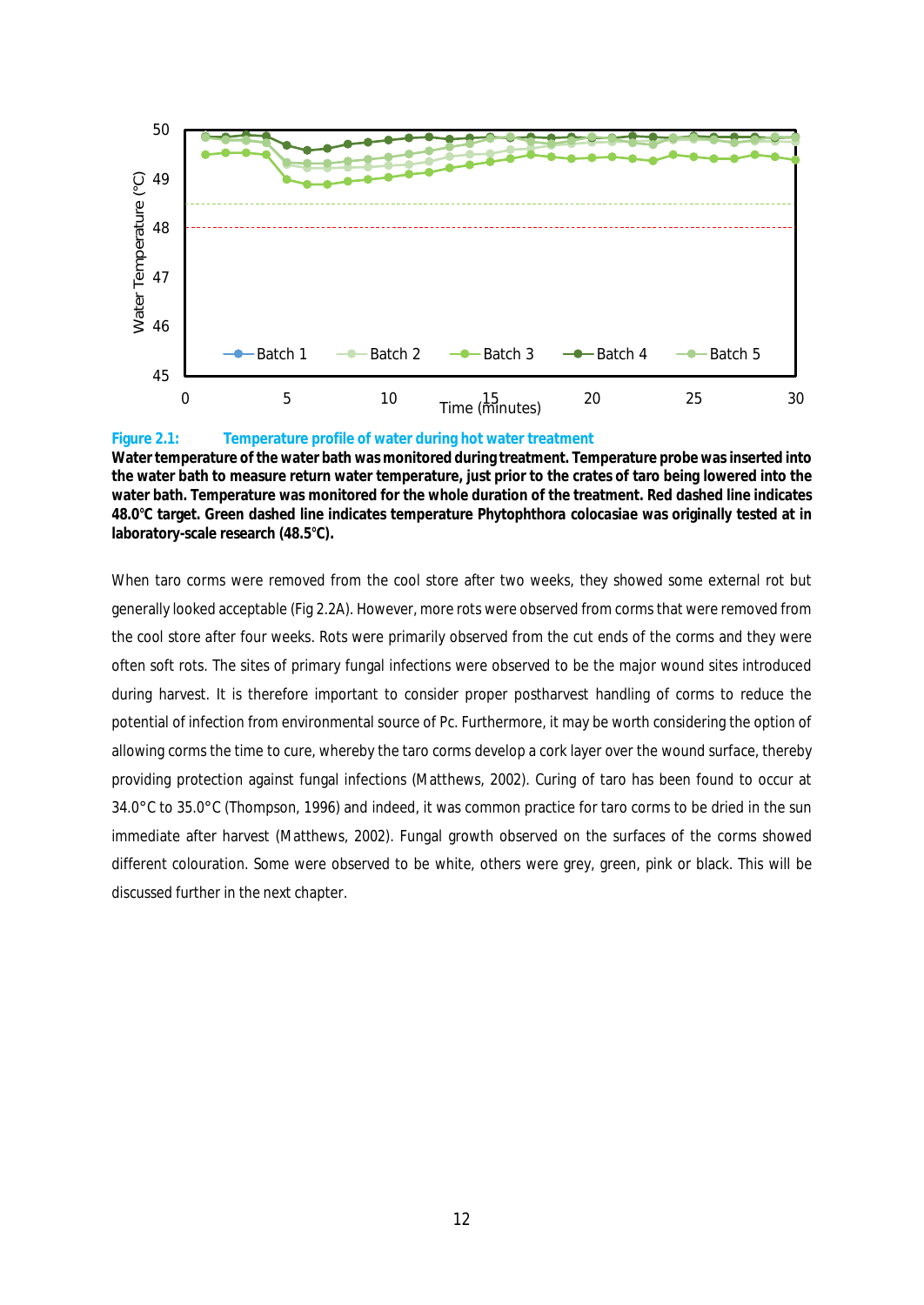

Batch 4 - Samoa 2 Batch 1 - Talo Vave Batch 2 - Samoa 2 Batch 3 - Talo Fusi Batch 5 - Talo Vave

**Figure 2.2: External appearance of corms upon removal from cool store after 2 and 4 weeks After high pressure washing at 50 psi for 15 seconds and hot water treatment at 48.0°C for 25 mins, taro were air dried, then packed into sacks in lots of 10 and moved to 10.0°C for cool store. A: Appearance of corms from batches 1-5 upon removal after being in cool store at 10.0°C for 2 weeks. B: Appearance of corms from batches 1-5 upon removal after being in cool store at 10.0°C for 4 weeks.**

After lightly peeling corms upon removal from the cool store, 10 skin slices per corm were excised and plated on to CASPP agar plates. When assessing corms removed after two weeks in the cool store, no Pc was detected from the 500 corms assessed (Table 2.2). This was despite a total of 354 corms out of 500 corms producing mycelial growth on CASPP plates. Of the 354 corms producing mycelial growth, only 348 corms were able to produce growth on V8 media. Of all these, none was detected to be Pc infected. It is however important to note that the number of isolates that were assessed would likely have been less, if all antibiotic consumables had been received on time from the supplier. However, the incomplete panel of antibiotics allowed for the growth of contaminants that would normally have not grown. This is very clear in light of the high amount of mycelial growth observed from plates with missing antibiotics, compared to the number of isolates observed from plates with the full panel of antibiotics required.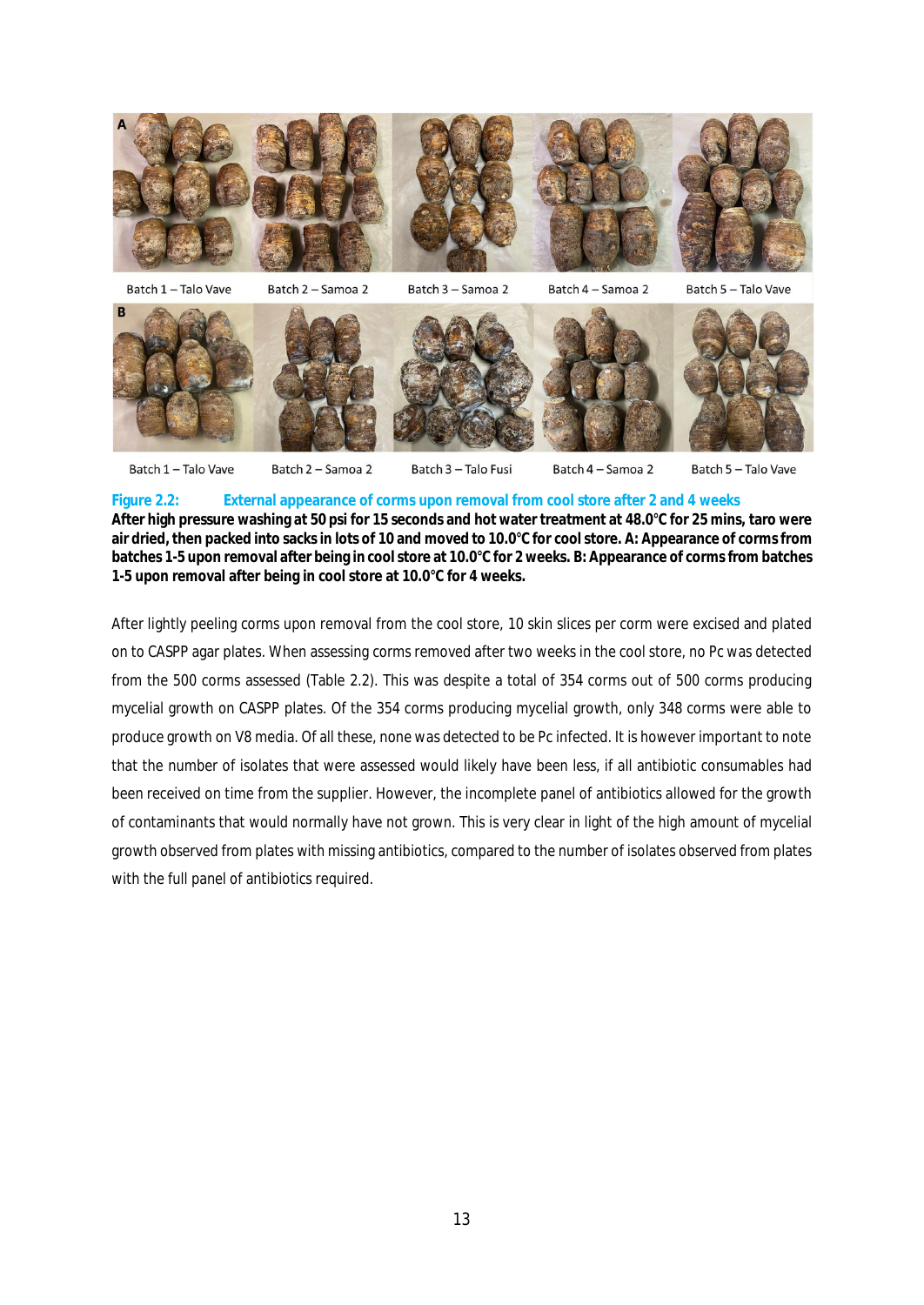#### **Table 2.2: Assessment of week 2 corms by batch for the presence of** *Phytophthora colocasiae*

**Each of the 100 corms per batch were lightly peeled, and 10 skin slices per corm were excised and plated on to CASPP agar plates. Where mycelial growth was observed, agar plugs were collected and plated on to fresh V8 plates. Growth was noted and microscopic assessments were conducted at 100X magnification to determine the presence/absence of Pc. \*CASPP plates with missing antibiotics due to poor stock availability and shipment issues resulting from COVID-19 lockdowns.**

|                     | ັ               | Number of Corms      | Number of corms   | <b>Number of Corms</b> |
|---------------------|-----------------|----------------------|-------------------|------------------------|
| <b>Batch Number</b> | Number of Corms | with mycelial growth | with growth on V8 | from which Pc was,     |
|                     |                 | (CASPP)              | media             | detected               |
|                     | 100             | 52                   | 51                |                        |
| $\mathfrak{D}$      | 100             | 50                   | 49                |                        |
| 3                   | 100             | 52                   | 50                |                        |
| 4                   | 100             | $100*$               | 98                |                        |
| 5                   | 100             | $100*$               | 100               |                        |

No Pc was detected from taro corms that were removed from the cool store after four weeks (Table 2.3). This was observed despite all 500 corms producing mycelial growth on CASPP, and on V8 media. This is a very high number of isolates and is very likely due to the incomplete panel of antibiotics that was required to inhibit the growth of some common contaminants. Indeed, some of these mycelial growths were very clearly not Pc, based on their colony morphology (e.g., green colonies on V8). All growths on V8 media were assessed microscopically and none showed the distinctive Pc sporangia morphology.

### **Table 2.3: Summary of corms assessed by batch that produced mycelial growth and Pc detection.**

**Each of the 100 corms per batch were lightly peeled, and 10 skin slices per corm were excised and plated on to CASPP agar plates. Where mycelial growth was observed, agar plugs were collected and plated on to fresh V8 plates. Growth was noted and microscopic assessments were conducted at 100X magnification to determine the presence/absence of Pc. \*CASPP plates with missing antibiotics due to poor stock availability and shipment issues resulting from COVID-19 lockdowns.**

|                     |                 | Number of Corms      | Number of corms   | Number of Corms   |
|---------------------|-----------------|----------------------|-------------------|-------------------|
| <b>Batch Number</b> | Number of Corms | with mycelial growth | with growth on V8 | from which Pc was |
|                     |                 | (CASPP)              | media             | detected          |
|                     | 100             | $100*$               | 100               | 0                 |
| $\mathfrak{D}$      | 100             | $100*$               | 100               | 0                 |
| 3                   | 100             | $100*$               | 100               |                   |
| 4                   | 100             | $100*$               | 100               | 0                 |
| 5                   | 100             | $100*$               | 100               | 0                 |

As an extra step for this exercise, an attempt was made to identify some of the fungi and oomycotes observed from the corm rots of taro in this study. It was found that a large proportion of V8 isolates being assessed microscopically were *Pythium* species (Fig 2.3). Kerz-Moehlendick *et al.* (1983) identified four *Pythium* species commonly associated with taro corm rots in Samoa, these being *P. middletoni*, *P. myriotylum*, *P. splendens* and *P. vexans.* Others fungal species commonly associated with taro corm rots include *Lasiodiplodia threobroma*, *Fusarium oxysporum* and *F. solani*, and *Penicillium* species (Harris & Fullerton, 1998, Nishimura & Kudo, 1994;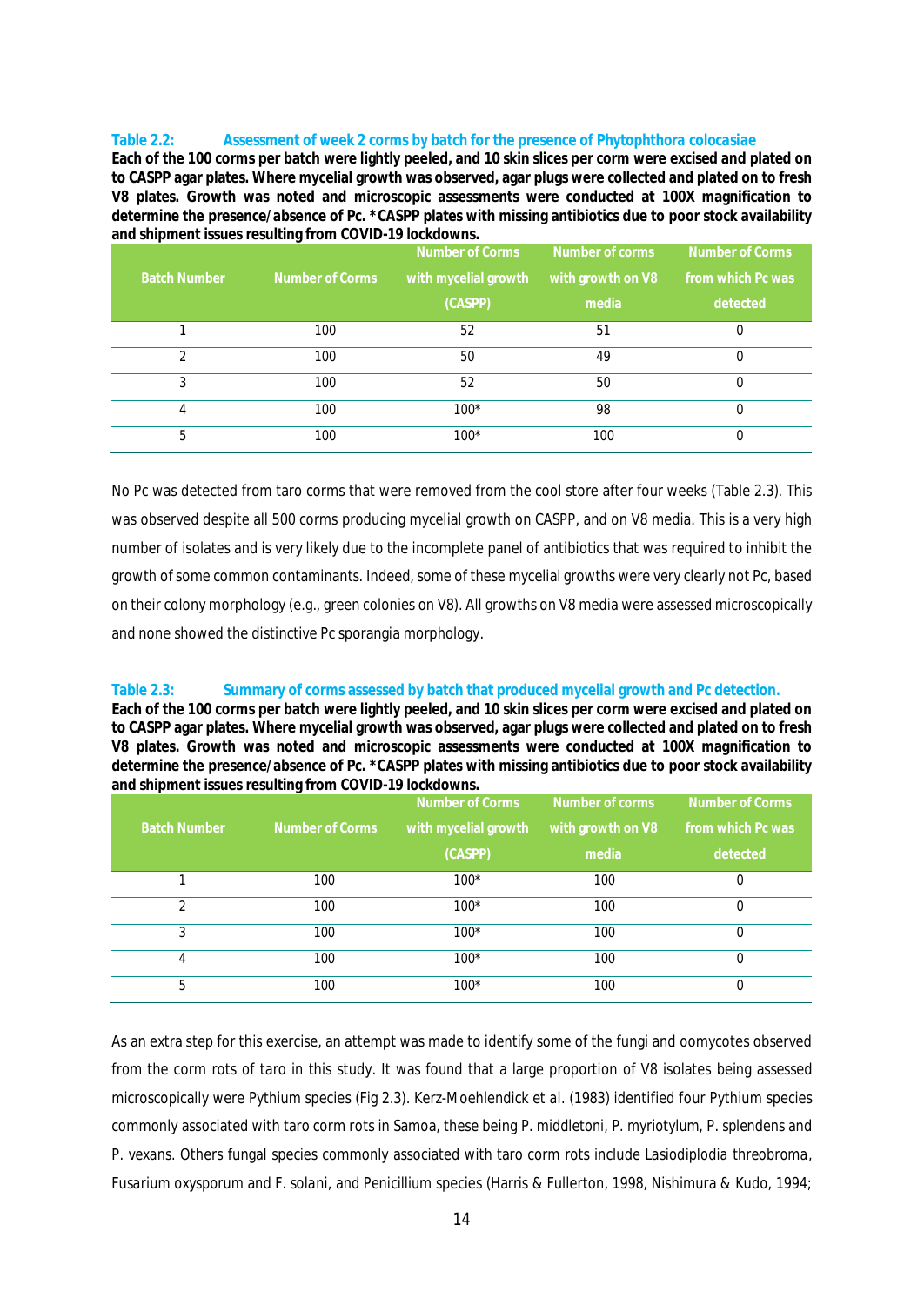Widodo & Supramana, 2011). Indeed, several of the above species were detected in the assessments, and some of the *Pythium* species were identified (Fig 2.3) including *P. aphanidermatum*, *P. myriotylum*, *P. splendens* and *P. vexans*. Also detected were likely *Lasiodiplodia* and *Fusarium* but these will be subject to further confirmation, as they are not imperative to this report.



### **Figure 2.3: Other corm rot species detected from corm rots assessed**

**A variety of** *Pythium* **species were detected from corm rots from which skin slices were excised from. These** *Pythium* **species grew successfully on V8 agar. A:** *P. aphanidermatum* **toruloid zoosporangia isolated from Batch 2 removed after two weeks, corm 44 slice 4, at 100X magnification. B:** *P. myriotylum* **sporangia isolated from Batch 4 removed after two weeks, corm 46 slice 6, at 400X magnification. C:** *P. splendens* **sporangia isolated from Batch 1 removed after two weeks, corm 37 slice 1, at 200X magnification. D:** *P. vexans* **isolated from Batch 2 removed after four weeks, corm 3 slice 9, at 400X magnification.**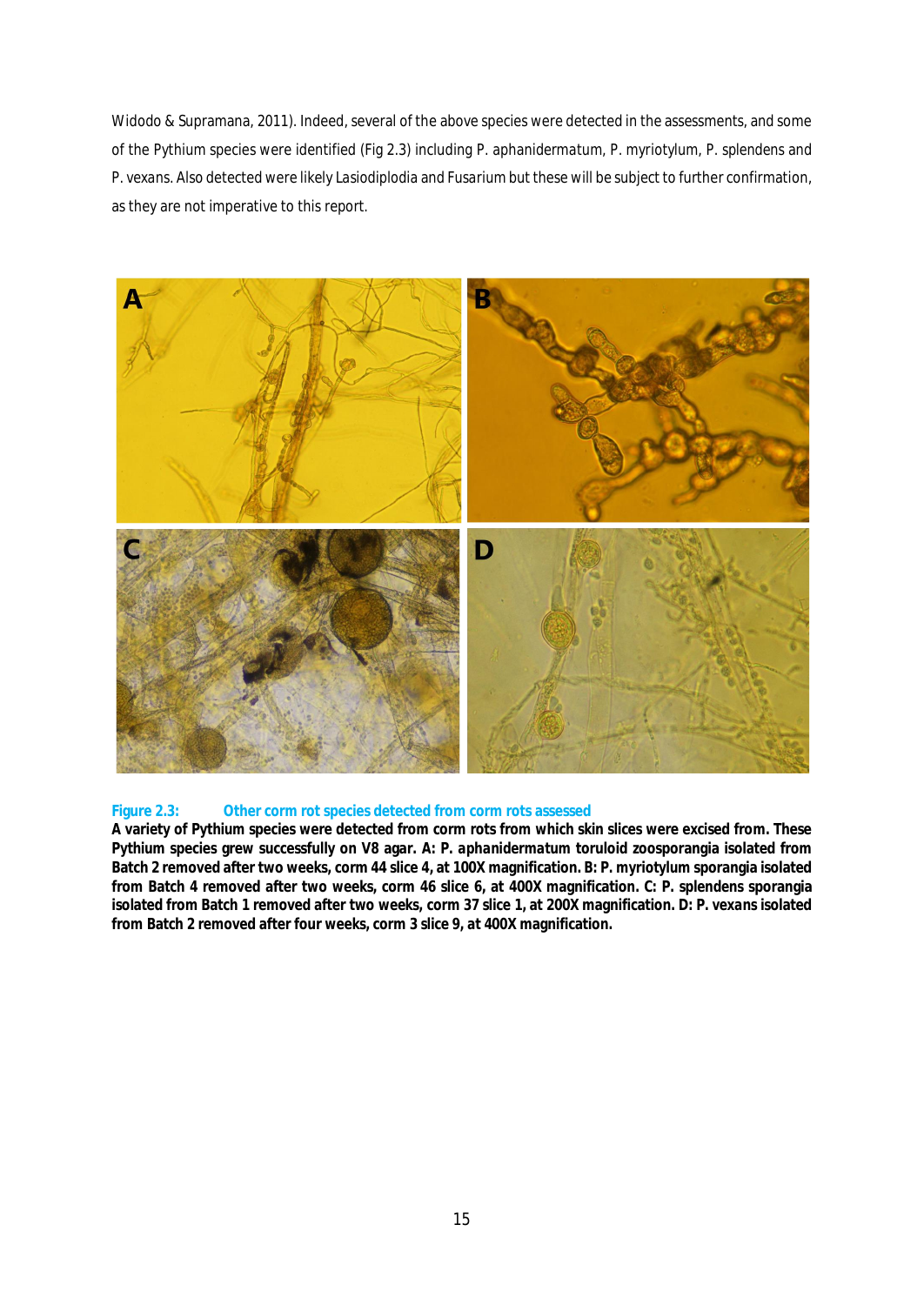## **3. Assessing the Shelf Life of HPW+HWT Treated Taro**

## **3.1 Background**

Many postharvest and biosecurity treatments of fresh produce often affect their quality. Some treatments improve the quality of the produce, while other treatments are detrimental to the shelf-life and quality. A great example of this phenomena was observed when the postharvest quality of breadfruit (Molimau-Samasoni *et al.,* 2019) that had undergone high temperature forced air (HTFA) treatment was assessed, compared to breadfruit that had undergone hot water treatment (HWT). The postharvest quality of breadfruit from both treatments was compared to untreated breadfruit. It was found that while breadfruit treated with HTFA improved the postharvest shelf-life of breadfruit compared to untreated breadfruit, breadfruit which were treated with hot water had reduced quality and had a shorter shelf life compared to untreated breadfruit. On this premise, the shelf-life of taro that had been HPW+HWT treated was also assessed.

The storage temperature for taro corms remains a point of contention amongst researchers. While some researchers recommend taro storage at 4.0°C - 10.0°C (Malaki *et al.*,2003; Opara, 2003), some researchers recommend a warmer temperature of >10.0°C – 14.0°C (More *et al.*, 2019). Others still recommend nonrefrigerated storage of corms at high humidity and warm conditions (Fullerton & Purea, 1982). Although taro appears high quality upon first removal from cool storage, taro quality has been shown to rapidly decline once it is moved to ambient temperatures, attributed to chilling injury (Watson, 1979). Taro is a tropical root crop, and it is unsurprisingly prone to chilling injury which can manifest as rapid weight/water loss, brown discoloration of corm flesh, spongy tissue texture and rapid development of rot (Harris & Fullerton, 1998). At a molecular level, chilling injury was observed as internal browning followed by shrinkage of nuclei, plasmolyses and collapse, and destruction of leucoplasts and amyoplasts (Rhee & Iwata, 1982). Some researchers have postulated that keeping the corm physiologically active affords the corm some level of protection against diseases, reducing the incidence of corm rot during storage (Fullerton & Purea, 1982; Jackson *et al*, 1979). However, this will lead to corms growing roots during the storage period, which can be undesirable for the consumer, and definitely against Australian requirements of devitalisation (Biosecurity Australia, 2011).

### **3.2 Methodology**

To determine the shelf-life of taro that had undergone HPW treatment at 50 psi for 15 s, and HWT at 48.0°C for 25 mins, taro had this treatment applied and was then moved to a cool store at 10.0°C as per normal practice for Samoan taro export to New Zealand. Due to the variable time required for sea freight, which ranges from two to four weeks, the corms were removed from cool store at these two time points. Each batch had 20 corms each, packed as 10 corms per sack. After two weeks, one sack was moved to 25.0°C; five corms were assessed after three days, and the remaining five corms were assessed after seven days. The sack remaining in the 10.0°C cool store was moved to 25.0°C after four weeks. Five corms were assessed after three days, and the remaining five corms were assessed after seven days.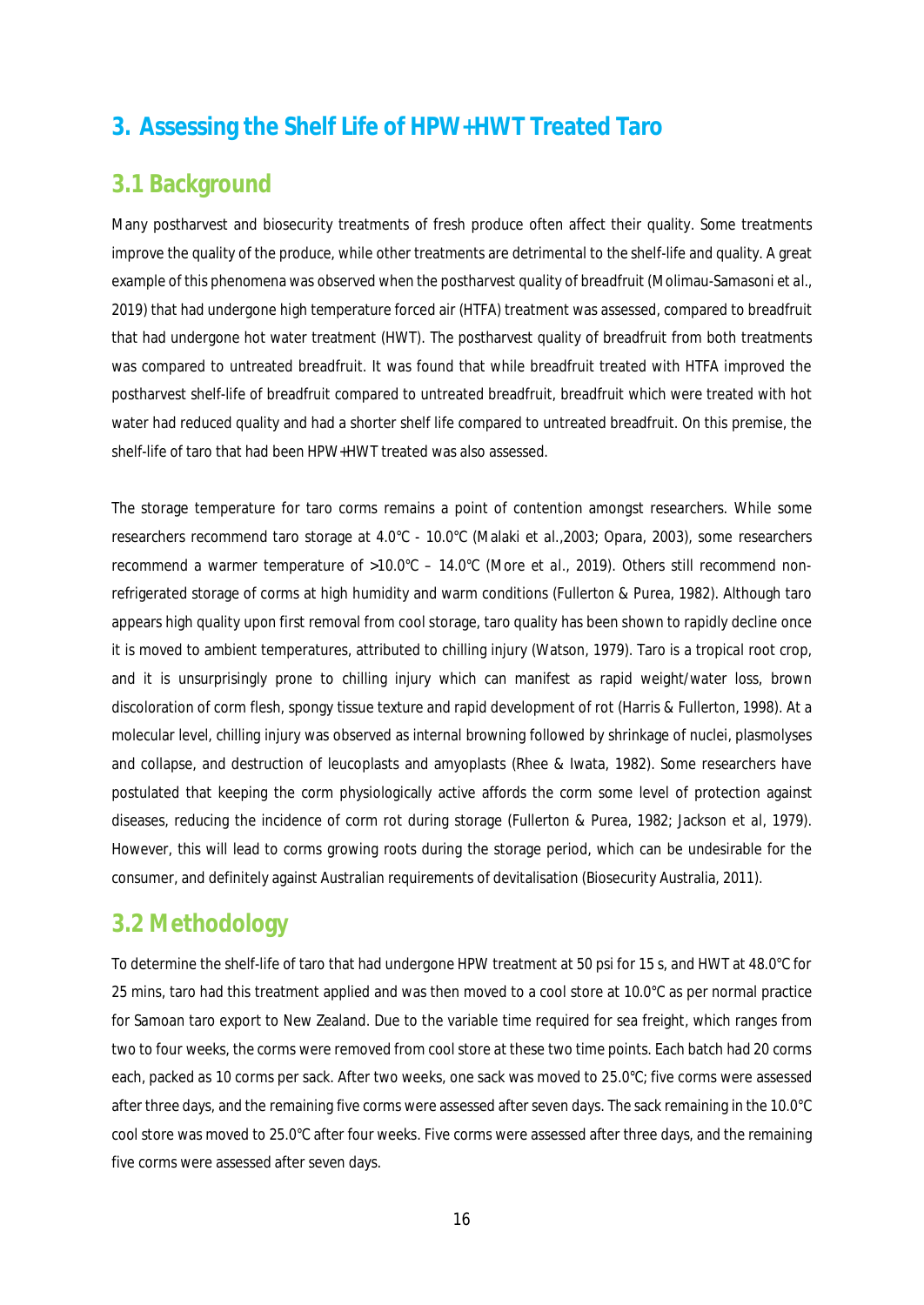Corm assessment was conducted by visual assessment of the external and internal appearance. External appearance was rated based on how much of the corm surface that was covered with fungal growth (Table 3.1). After external assessment, the corms were peeled and cut in half longitudinally to assess the flesh condition, particularly for the presence and prevalence of corm rot (Table 3.1). External and internal qualities were rated based on the following scale:

### **Table 3.1: Scale for corm assessment (external and internal)**

**External assessment of corms was made on the basis of how much of the corm surface that was covered with fungal growth. Internal assessment was made on the basis of how much of the corm that was affected with corm rot.**

|               | <b>External Assessment</b>               | <b>Internal Assessment</b> |
|---------------|------------------------------------------|----------------------------|
|               | No fungal growth on surface              | No corm rot                |
|               | 1-20% surface covered with fungal growth | 1-20% corm rot             |
| $\mathcal{P}$ | 21-40%                                   | 21-40%                     |
| $\mathbf{3}$  | 41-60%                                   | 41-60%                     |
| 4             | 61-80%                                   | 61-80%                     |
| 5             | 81-100%                                  | 81-100%                    |

### **3.3 Results & Discussion**

The shelf-life of taro that had been HPW treated at 50 psi for 15 s and HWT at 48.0°C for 25 mins was assessed by first comparing the external appearance of the corms. The external appearance of corms removed from cool store after two weeks (Fig 3.1A) did not vary greatly from counterparts removed at the same time then kept at 25.0°C for three (Fig 3.1B) and seven days (Fig 3.1C). Although some fungal growth was observed from corms that were removed after four weeks in cool store (Fig 3.1D), their counterparts that had been kept at 25.0°C for three days (Fig 3.1E) and seven days (Fig 3.1F) showed marked fungal growth on the surface of the corms. A mixture of white, grey, black and green fungi growing on the surfaces of the corms was observed. The huge variability in corm sizes could mean that some smaller corms were more prone to corm rots as a result of compression damage from larger and heavier corms during storage. This makes it important to ensure that uniform standard corm size is adhered to during grading and packing.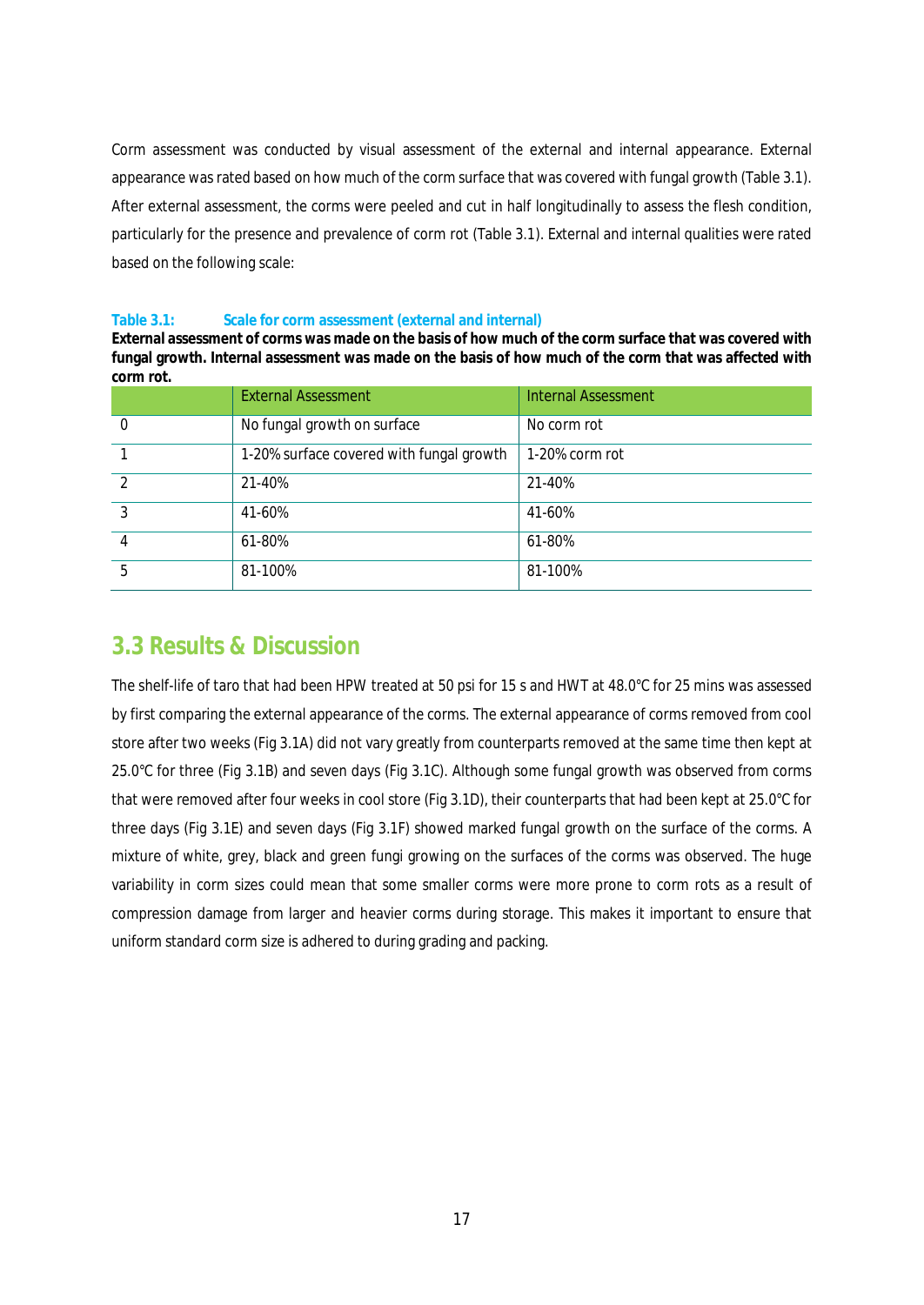

#### **Figure 3.1: Comparison of the external appearance of taro**

**A: Batch 5 taro directly out of 10.0°C cool store after two weeks. B: Batch 5 taro removed from cool store after two weeks then kept at 25.0°C for three days. C: Batch 5 taro removed from cool store after two weeks then kept at 25.0°C for seven days. D: Batch 5 taro directly out of 10.0°C cool store after four weeks. E: Batch 5 taro removed from cool store after four weeks then kept at 25.0°C for three days. F: Batch 5 taro removed from cool store after four weeks then kept at 25.0°C for seven days.**

When the assessment of external appearance and internal appearance of corms kept for shelf-life assessments (Fig 3.2) was quantified, some interesting observations were noted. Although the batch observed in Fig 3.1 showed some clear differences in external appearance of corms, when all batches assessed were taken into account, it was found that there was no significant difference in external appearance of corms between those removed from the cool store after two weeks, and those removed after four weeks (Day 3 *p-value 0.157*; Day 7 *p-value 0.312*). There was no detection of a significant difference in appearance in internal corm rot between corms kept at 25.0°C for three days and corms kept at 25.0°C for seven days, when removed after two weeks (*pvalue 0.073*) or when removed after four weeks (*p-value 0.715*). However, a significant difference was observed in internal corm quality between corms removed from cool store after two weeks and corms removed from the cool store after four weeks and kept at 25.0°C for three days (*p-value 0.001*) or seven days (*p-value 0.015*). To determine if the quality of corms removed from the cool store after two weeks and kept at 25.0°C for 7 days were comparable to corms removed from the cool store after four weeks and kept at 25.0°C for three days, it wasfound that the quality of corms removed after two weeks and kept at 25.0°C for seven days was significantly better (*p-value 0.046*).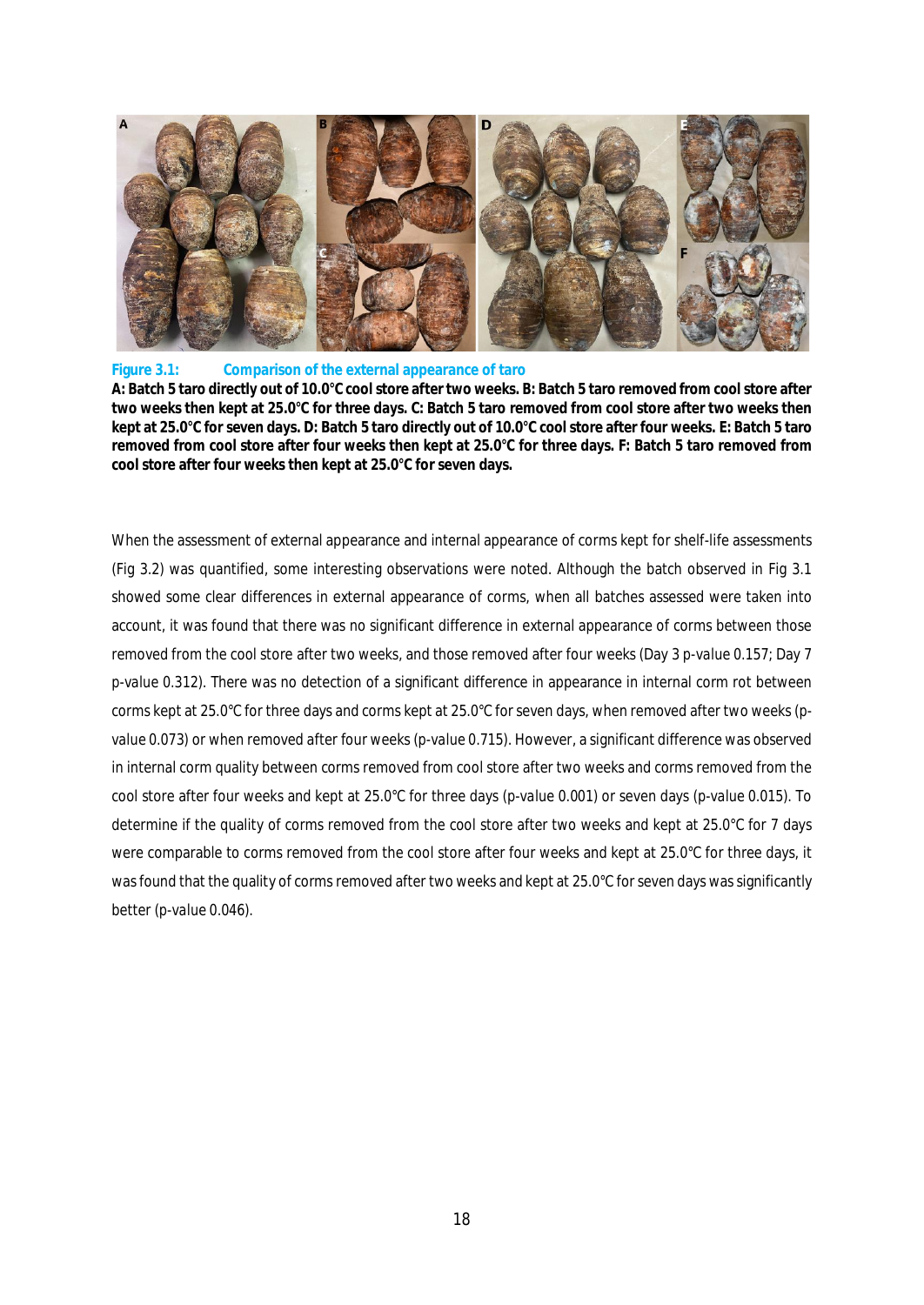

### **Figure 3.2: Determining shelf-life of corms by comparing of external and internal appearance Taro corms were removed from 10.0°C cool store and kept at 25.0°C. Half of the corms per batch were assessed after three days, and the remaining half of corms for each batch were assessed after seven days. External appearance was assessed on the basis of how much of the corm surface that was covered with fungal growth. Internal assessment was made on the basis of how much that was affected with corm rot. A rating of 0 – not affected, 1: 1 to 20% affected, 2: 21 to 40% affected, 3: 41-60% affected, 4: 61 to 80% affected, 5: 81 to 100% affected. Error bars indicate standard error, student's t-test was used to assess significance of difference. \*: p-value < 0.05; \*\*: p-value less than 0.01**

The findings show that corms kept in the cool store for four weeks have inferior quality compared to corms removed from the cool store after two weeks, regardless of days the corms are subsequently kept at 25.0°C (or ambient temperature). These findings suggest that the extra two weeks the corms are kept at 10.0°C cool store affects quality. After being kept at 10.0°C in the cool store for four weeks, corm quality rapidly decreased at ambient temperature. This is likely due to chilling injury which has been observed and reported for corms (More *et al.*, 2019). Chilling injury in taro corms has been reported as rapid water loss of corms after cool store, and the subsequent collapse of corm cells leading to spongy tissue texture of the corm. This was observed in some corms. Furthermore, the collapse of cell structure following chilling injury-related water loss is followed by the rapid invasion and infection of corms with various fungal species. These species include various *Pythium* species, *Lasiodiplodia* species, *Fusarium* species and some *Penicillium* species, of which some were being recovered from the skin slices during examination.

The findings also suggest that more detailed work is required to identify the optimal temperature for taro storage, particularly if taro were to survive a four-week freight, which is the most likely time frame for shipping taro to Australia. The study should assess temperatures higher than 10.0°C and weight loss can be a simple method to ascertain whether corms have undergone chilling injury or not. In this future study, it may also be worthwhile to consider removing the fungi and fungi-like contaminants that usually cause postharvest corm rots in taro, by exposing the corms to a sodium hypochlorite solution. This will allow any physical manifestations observed from keeping taro at low temperatures to be attributable only to chilling injury. Furthermore, the physical appearance of corm rots associated with poor postharvest handling is not well understood.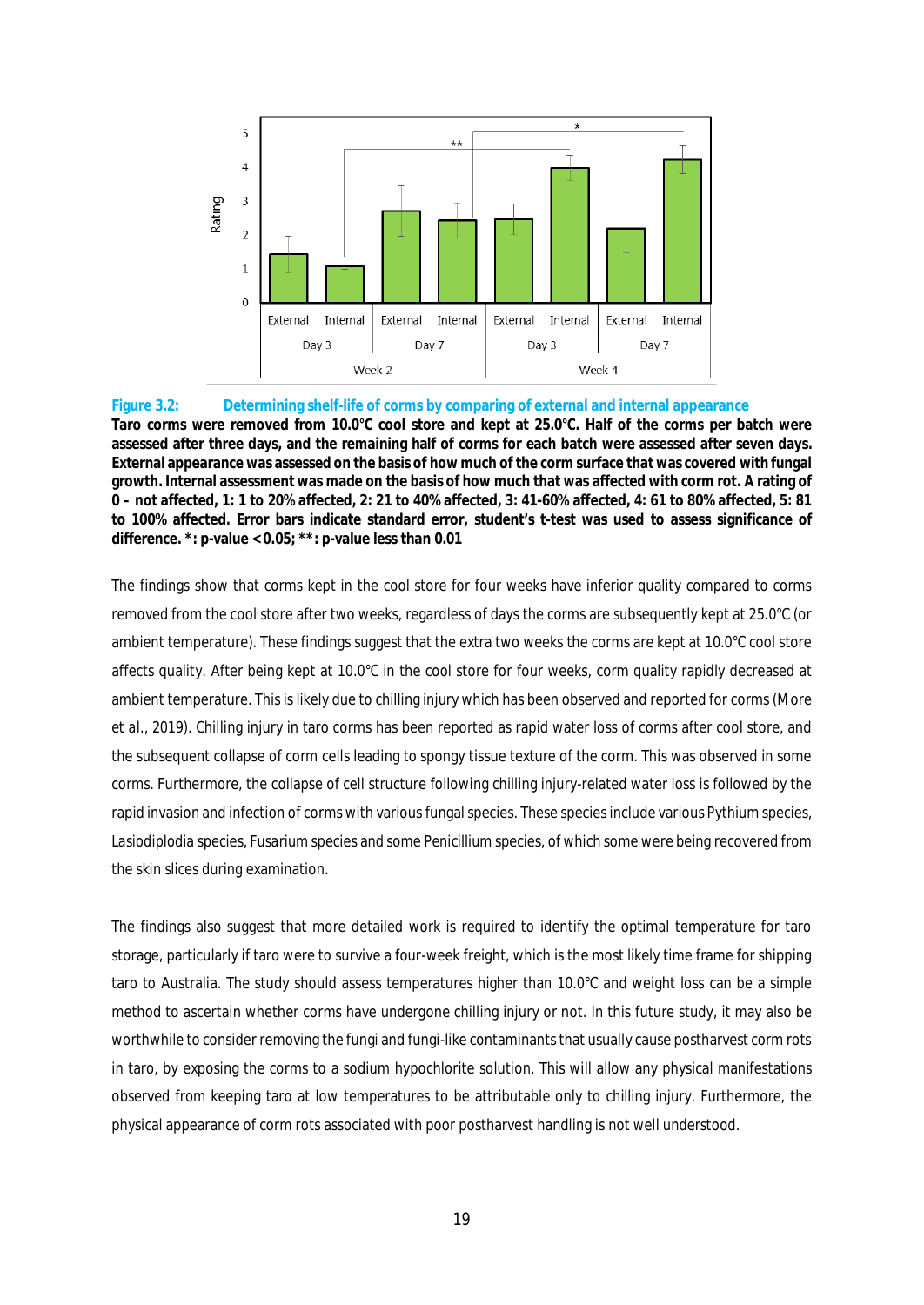It has also been reported that poor postharvest handling of taro, although not readily detectable soon after harvest, can cause corm rots (Underhill, 2015). However, how to distinguish these rots from rots associated with disease or rots associated with chilling injury is unclear. It is also likely that the compromised corm structure resulting from poor handling makes the corms more susceptible to infection and pathogen-related corm rots. Being better able to distinguish between the different types of postharvest corm rots of taro and their associated causes will allow the industry to better pinpoint and identify the parts of the taro value chain that require improvement to ensure delivery of a quality product to export markets.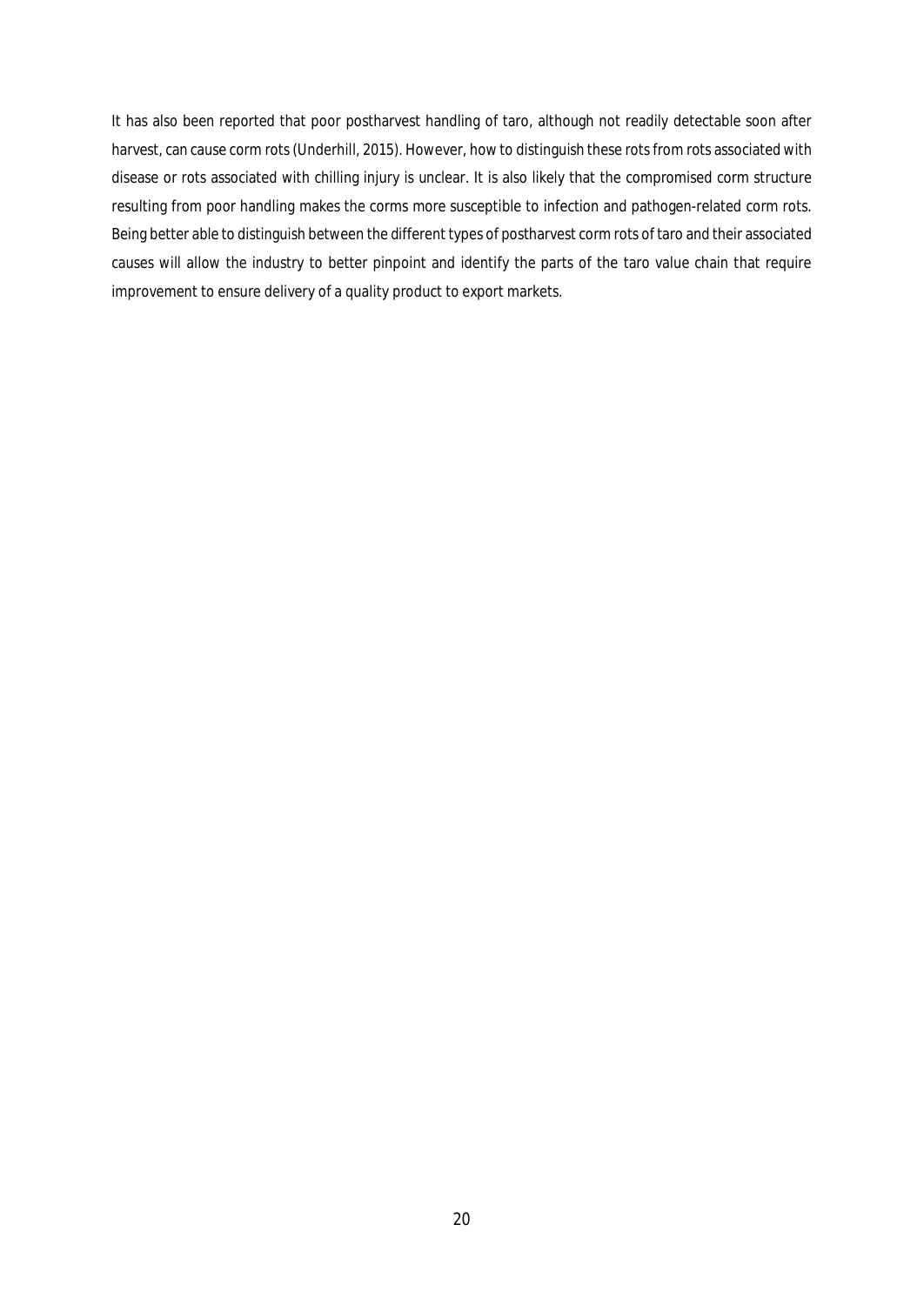# **4. Conclusions and recommendations**

The research findings provide the following conclusions:

- The preliminary study demonstrated that hot water treatment at 48.5°C for 25 mins is effective in managing *Phytophthora colocasiae* following inoculation of the surface of taro corms.
- The pilot study demonstrated that the high pressure washing at 50 psi for 15 seconds, in combination with a hot water treatment at 48.0°C for 25 mins is successful in managing the biosecurity risk of *Phytophthora colocasiae* should it be present on the surface of taro corms.
- The study has also shown that treated corms kept at 10.0°C for two weeks will have sufficient shelf life to be sold a week after removal from cool store.
- However, the results have also demonstrated that treated corms kept at 10.0°C for four weeks will not be of acceptable quality for the market upon removal from cool store.

Should Samoa wish to further improve on this new pathway for the Australian market in the future, further research is recommended to identify the optimal temperature for taro corm cool storage and to explore any other opportunities including, but not limited to:

- Investigate phenotype of poor handling damage to corms;
- Varietal-dependent tolerance to treatment and cool store; and
- Cork development and potential to provide protection against corm rot.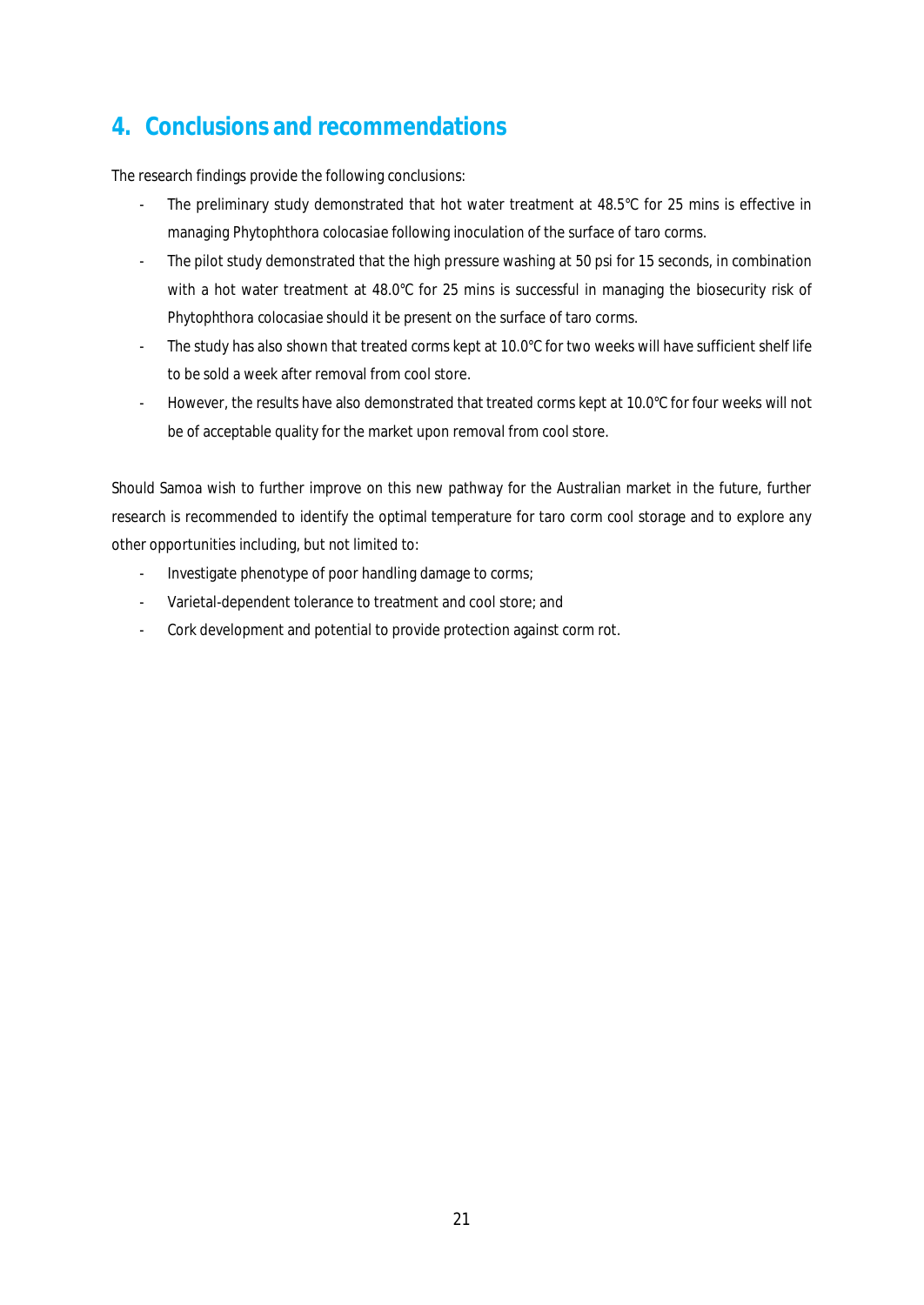### **5. References**

Biosecurity Australia. (2011). Draft review of import conditions for fresh taro corms.

Environmental Protection Agency (2021). Decision: modified reassessment of methyl bromide.

Fonoti, P.; Tofinga, M. P.; Hunter, D. G. (2008). Screening a cycle 1 breeding population of taro (*Colocasiae esculenta* L.) for resistance to taro leaf blight in Samoa. *Research Journal of Biological Sciences.* **3(8):** 888-891

Fullerton, RA. & Purea, M. (1982) *Non-refrigerated shipment of taro*. Report to the Research Advisory Committee, Totokoitu Research Station, Rarotonga.

Fullerton, RA. & Tyson, JL. (2003). The biology of *Phytophthora colocasiae* an implications for its management and control. In: 3rd Taro Symposium, 21-23 May 2003, Nadi, Fiji, pp 107-110

Fullerton, RA. & Tyson, JL. (2014). New access for Samoan taro to Australia. (PHAMA Report)

Fullerton, RA.; Tyson, JL.; Molimau-Samasoni, S.; Tugaga, A.; Maslen-Miller, A.; & Mellow, K. (2019). Defining the biotic constraints to fresh taro from Samoa gaining market access to Australia. Final Project Report to the Australian Centre for International Agricultural Research

Harris, FM. & Fullerton, RA. (1998) *Optimum handling and storage conditions for Fijian dalo*. Report to Balthan International (Fiji) Ltd.

Jackson, GVH. & Gollifer, DE. (1975). Storage rots of taro (*Colocasiae esculenta*) in the British Solomon Islands. *Ann. Appl. Biol.* **80:** 217-230

Jackson, GVH.; Gollifer, DE.; Pinegar, JA. & Newhook, FJ. (1979). The use of fungicides against postharvest decay in stored taro in the Solomon Islands. In *Small-Scale Processing and Storage of Tropical Root Crops*. CRC Press

Jamieson, L. E.; Page-Weir, N. E. M.; Wilkinson, RT.; Redpath, SP.; Hawthorne, AJ.; Brown, SDJ.; Aalders, LT.; Tunupopo, F.; Tugaga, A.; Toomata, T.; Shah, F.; Armstrong, JW. & Woolf, AB. (2018). Developing risk management treatments for taro from the Pacific Islands. *New Zealand Plant Protection*. **71:** 81-92

Kerz-Moehlendick, FH.; Fukegem FH.; & Schloesser, E. (1983). Morphology and pathogenicity of four *Pythium* species isolated with root and corm rot of taro, *Colocasiae esculenta* (L.) Schott in Western Samoa. *Alafua Agriculture Bulletin* **8(3):** 53-62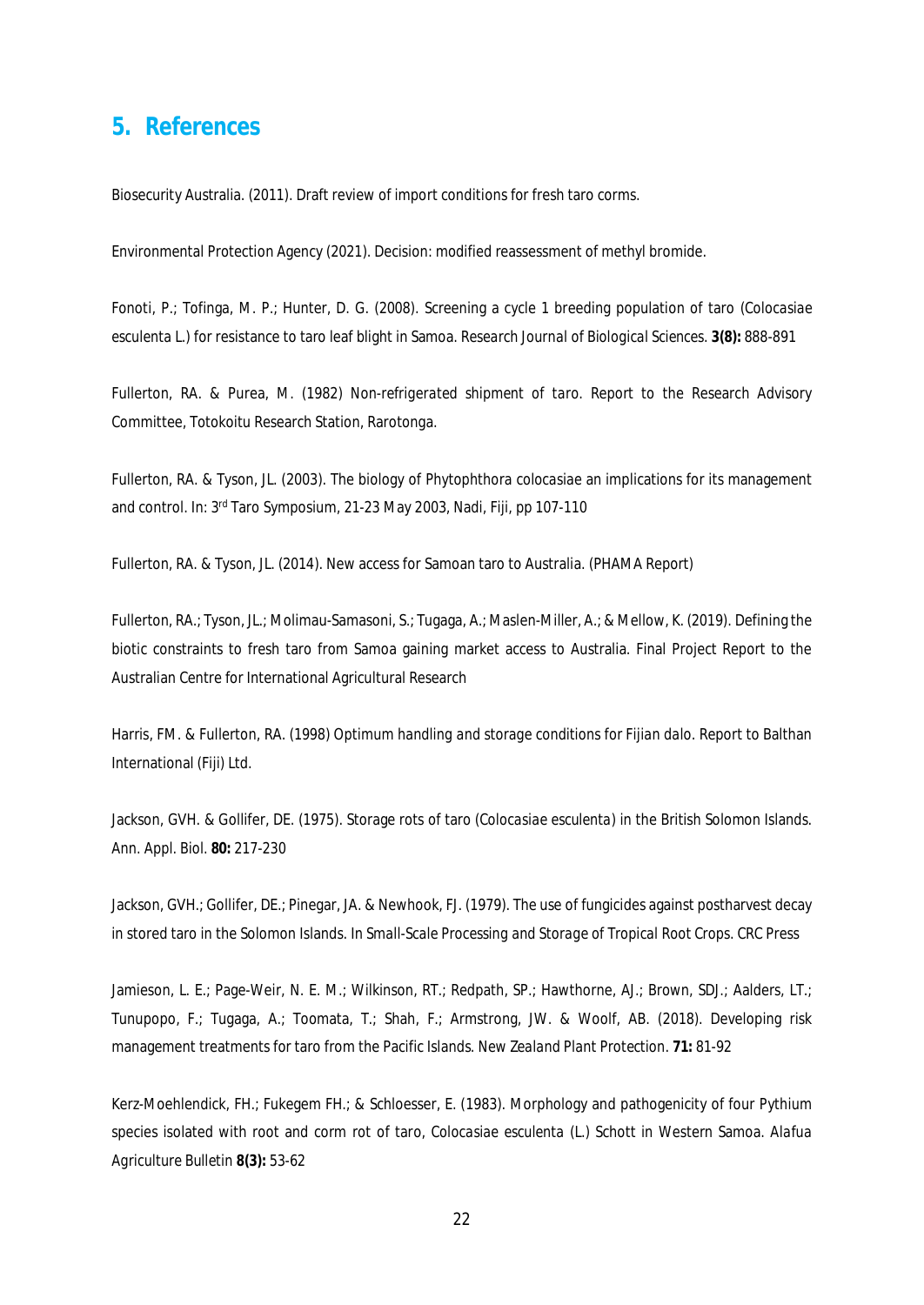Malaki, I.; Hunter, D.; Tuivavalagi, N.; Ullah, MW. & Amosa, F. (2003). The effects of sodium hypochlorite dipping, temperature and duration of storage on the quality of fresh taro corms destined for overseas markets. *University of the South Pacific Repository*.

Maslen-Miller, A.; Fullerton, RA.; Tugaga, A.; Tunupopo, F.; Molimau-Samasoni, S.; Bowen, JK.; MacDiarmid, RM.; Tyson, JL. (2020). Symptom expression of *Phytophthora colocasiae* in inoculated taro corms. *New Zealand Plant Protection*. **73:** 1-5

Matthews, P. J. (2002). Taro Storage Systems. *JCAS Symposium Series*. **16:** 134 – 163

Molimau-Samasoni, S.; Vaaiva, V.; Seruvakula, S.; Tugaga, A.; Ortiz, G.; Wallace, S.; Seelye, M.; Waddell, BC.; Brown, SDJ.; Jamieson, LE.; & Woolf, A. (2019). A comparison of postharvest quality of breadfruit (*Artocarpus altilis*) after disinfestation with hot air or hot water treatments. *New Zealand Plant Protection*. **72:** 67-74

Molimau-Samasoni, S.; Tugaga, A.; Tautua, R.; Vaaiva, V.; Tofete, S.; Tusa, S.; Vaega, E.; Woolf, A.; Fullerton, RA. & Tyson, JL. (2021). Assessing the effectiveness of a hot water treatment to eliminate *Phytophthora colocasiae* from freshly harvested taro. In *Plant Science Central Conference*, 5th July, Palmerston North New Zealand

More, S. J.; Ravi, V. & Raju, S. (2019). Tropical Tuber Crops. In *Postharvest Physiological Disorders in Fruits and Vegetables*. 719-755. CRC Press

Nishimura, N. & Kudo, K. (1994). *Fusarium oxysporum* f. sp. *colocasiae* n. f. sp. Causing dry rot of Taro (*Colocasiae esculenta*). *Ann. Phytopath. Soc. Japan.* **60:** 448-453

Onwueme, I. (1999). *Taro cultivation in Asia and the Pacific*. Food and Agriculture Organisation of the United Nations, Bangkok Thailand.

Opara, LU. (2003). *Edible Aroids: Postharvest Operation*. Food and Agriculture Organisation of the United Nations

Pacific Trade Invest. (2012). Pacific Islands: Exporting taro to New Zealand – Market Brief.

Paull, RE. & Chen, CC. (2015). Taro: Postharvest quality-maintenance guidelines. *Vegetable and Root Crops*. University of Hawaii College of Tropical Agriculture and Human Resources, Manoa Hawaii

Revill, PA.; Jackson, GVH.; Hafner, GJ.; Yang, I.; Maino, MK.; Dowling, ML.; Devitt, LC.; Dale, JP.; & Harding, RM. (2005). Incidence and distribution of viruses of Taro (*Colocasiae esculenta*) in Pacific Island countries. *Australasian Plant Pathology*. **34:** 327-331